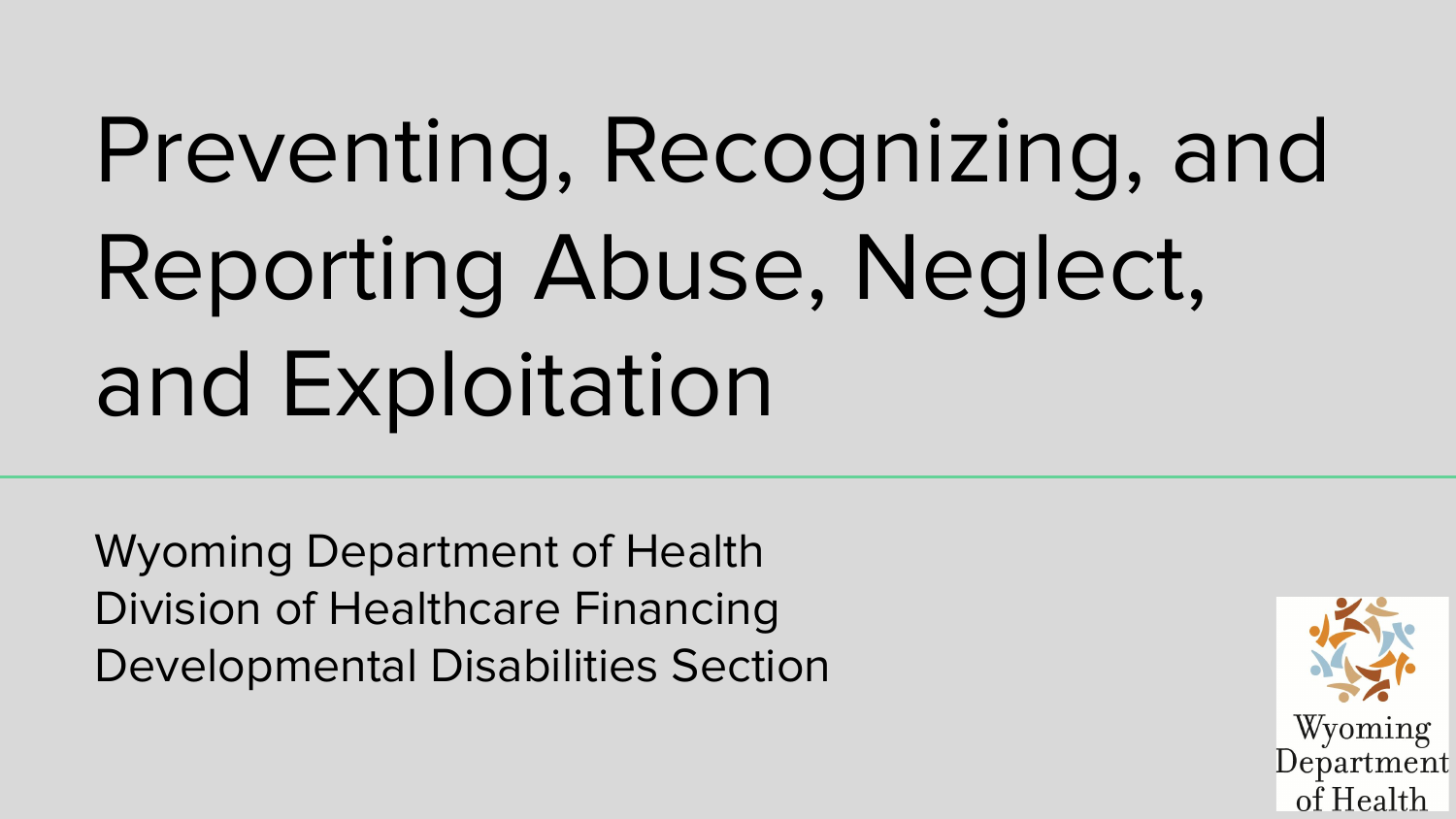#### Training Objectives

- **Define** abuse, neglect, and exploitation.
- **Understand** challenges that contribute to abuse, neglect, and exploitation.
- **Implement** strategies **to prevent** or decrease instances of abuse, neglect, and exploitation.
- **Recognize** abuse, neglect, and exploitation.
- **Report** abuse, neglect, and exploitation.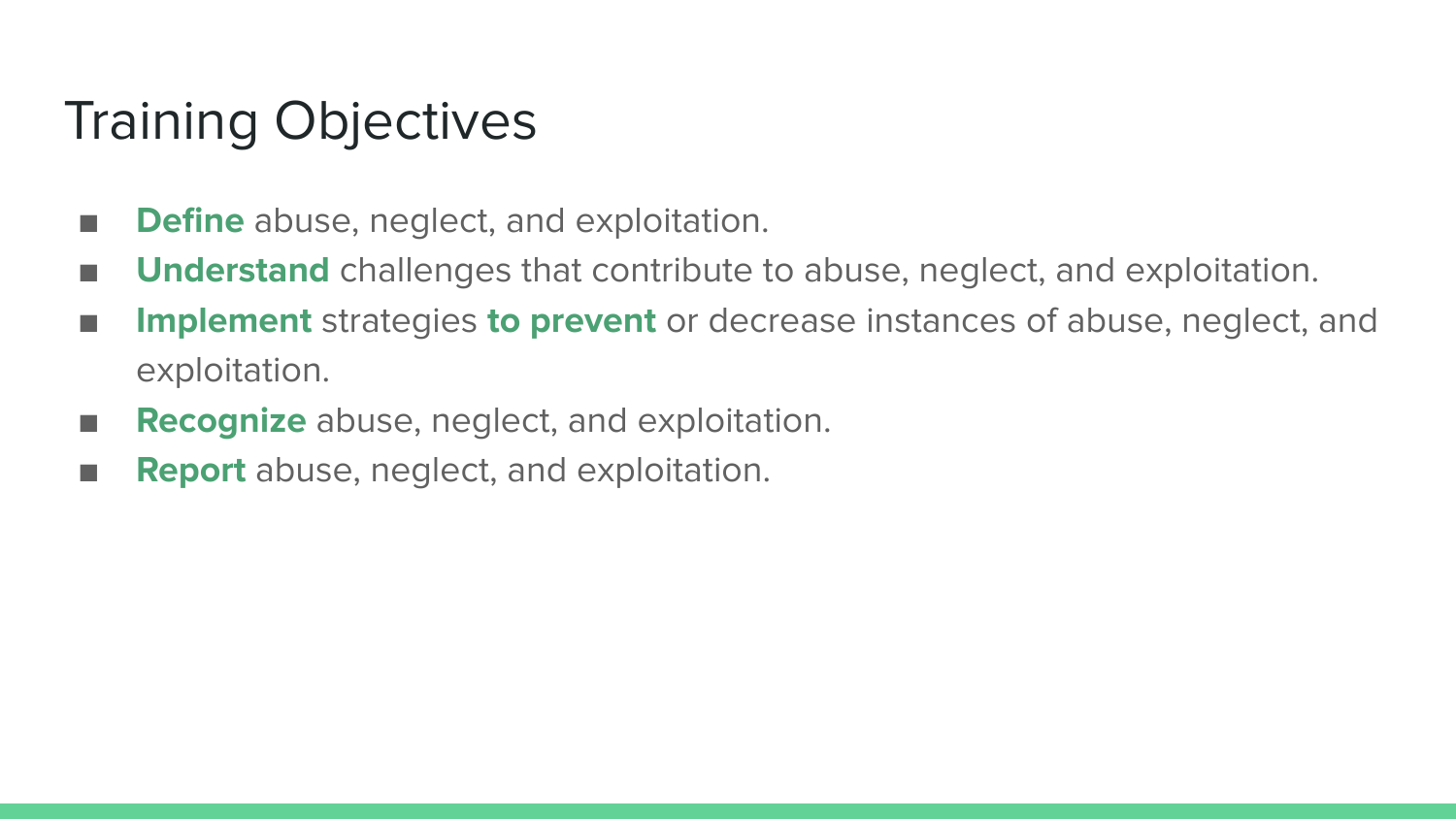## Define Abuse, Neglect, and Exploitation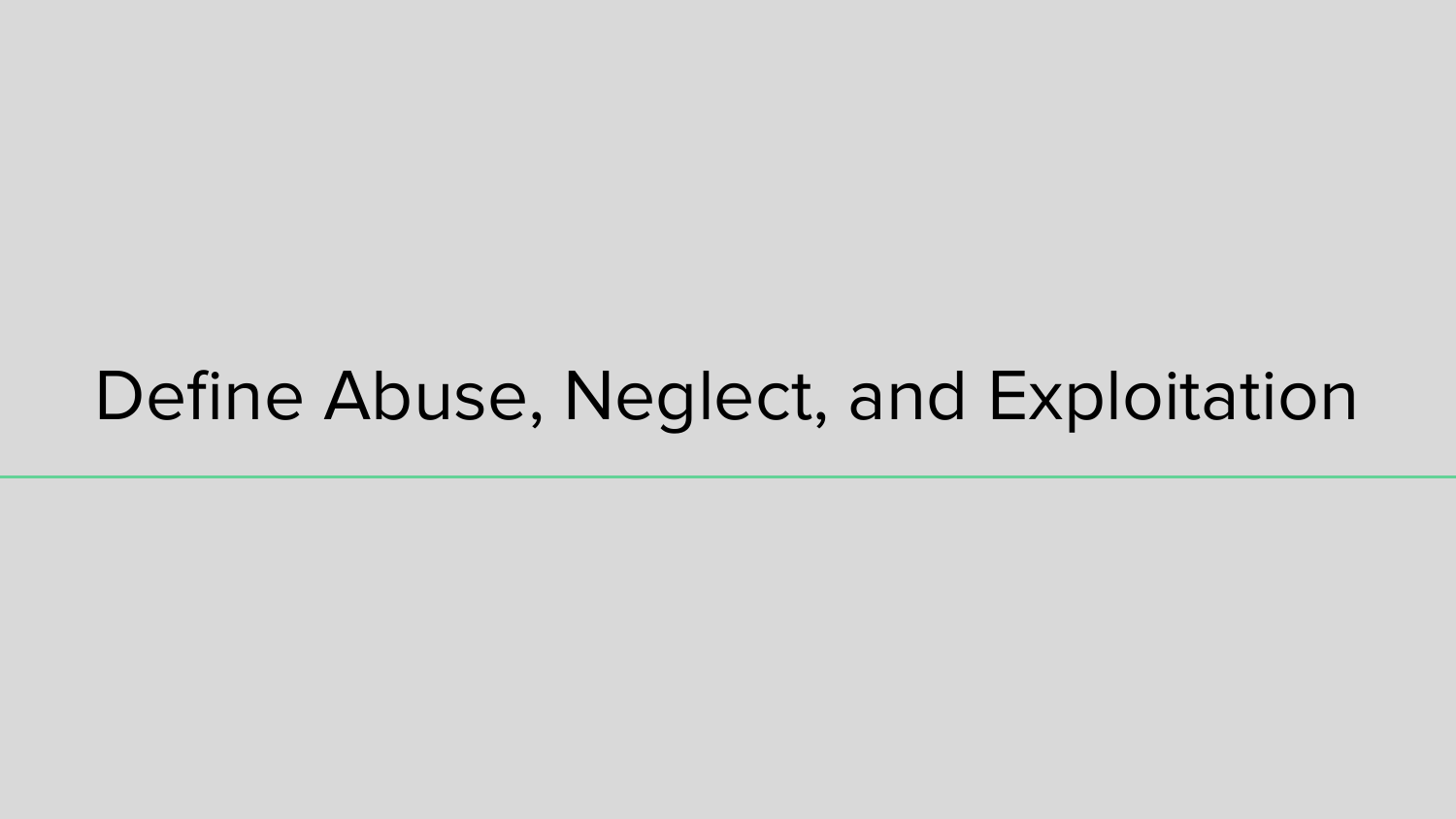#### Vulnerable Adult Definition

#### **Wyoming Statute (W.S.) 35-20-102 (a)(xviii)**

"**Vulnerable adult** means any person eighteen (18) years of age or older who is unable to manage and take care of himself or his money, assets or property without assistance as a result of advanced age or physical or mental disability."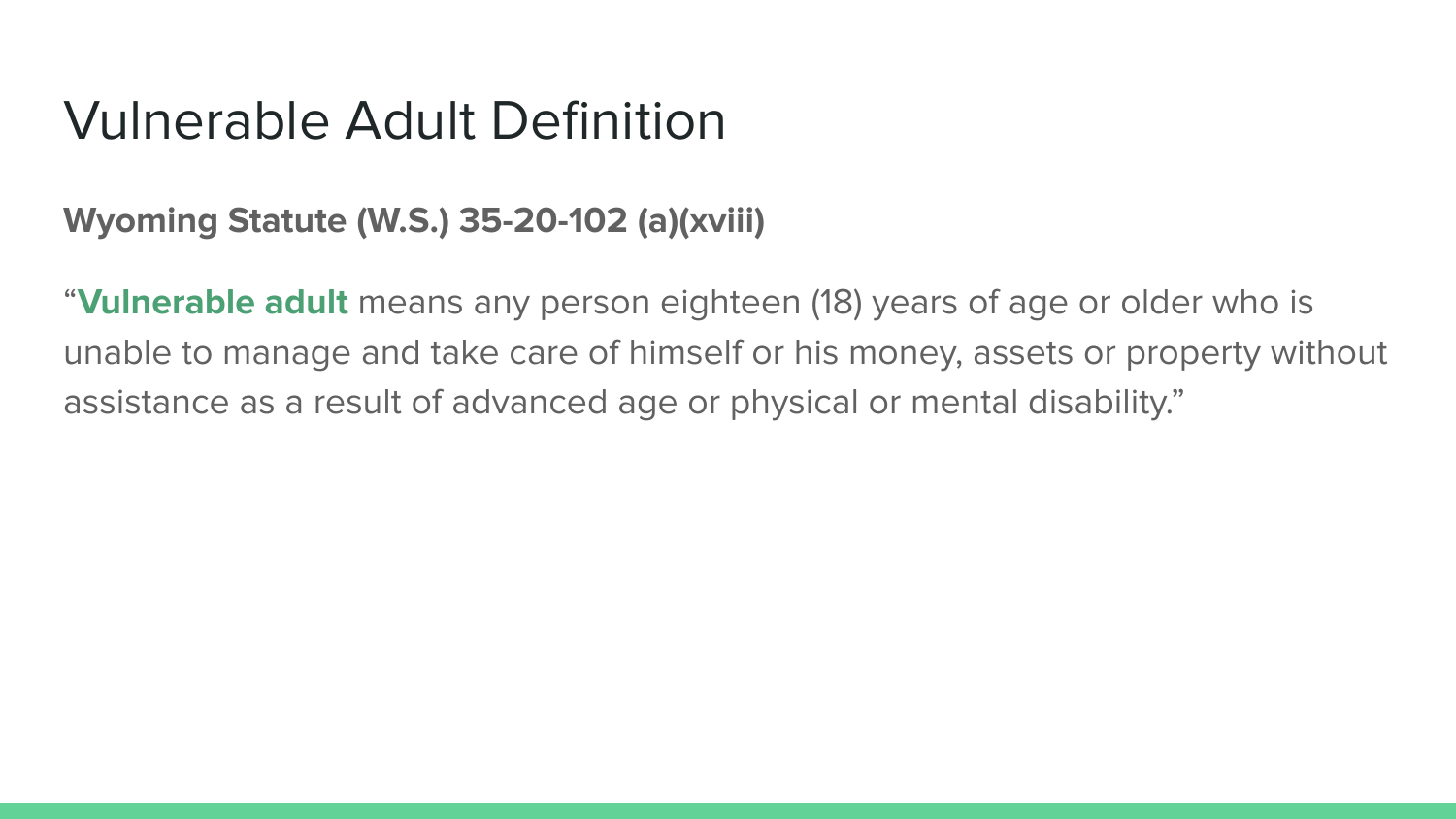#### Abuse Definition

#### **W.S. 35-20-102 (a)(xviii)**

"**Abuse** means the intentional or reckless infliction, by the child or vulnerable adult's caregiver, person of trust or authority, professional, family member, or other individual of:

- Injury;
- Unreasonable confinement which threatens the welfare and well being of a vulnerable adult;
- Cruel punishment with resulting physical or emotional harm or pain to a vulnerable adult;
- Photographing vulnerable adults in violation of W.S. 6 4 304(b);
- Sexual abuse:
- Intimidation; or
- Exploitation."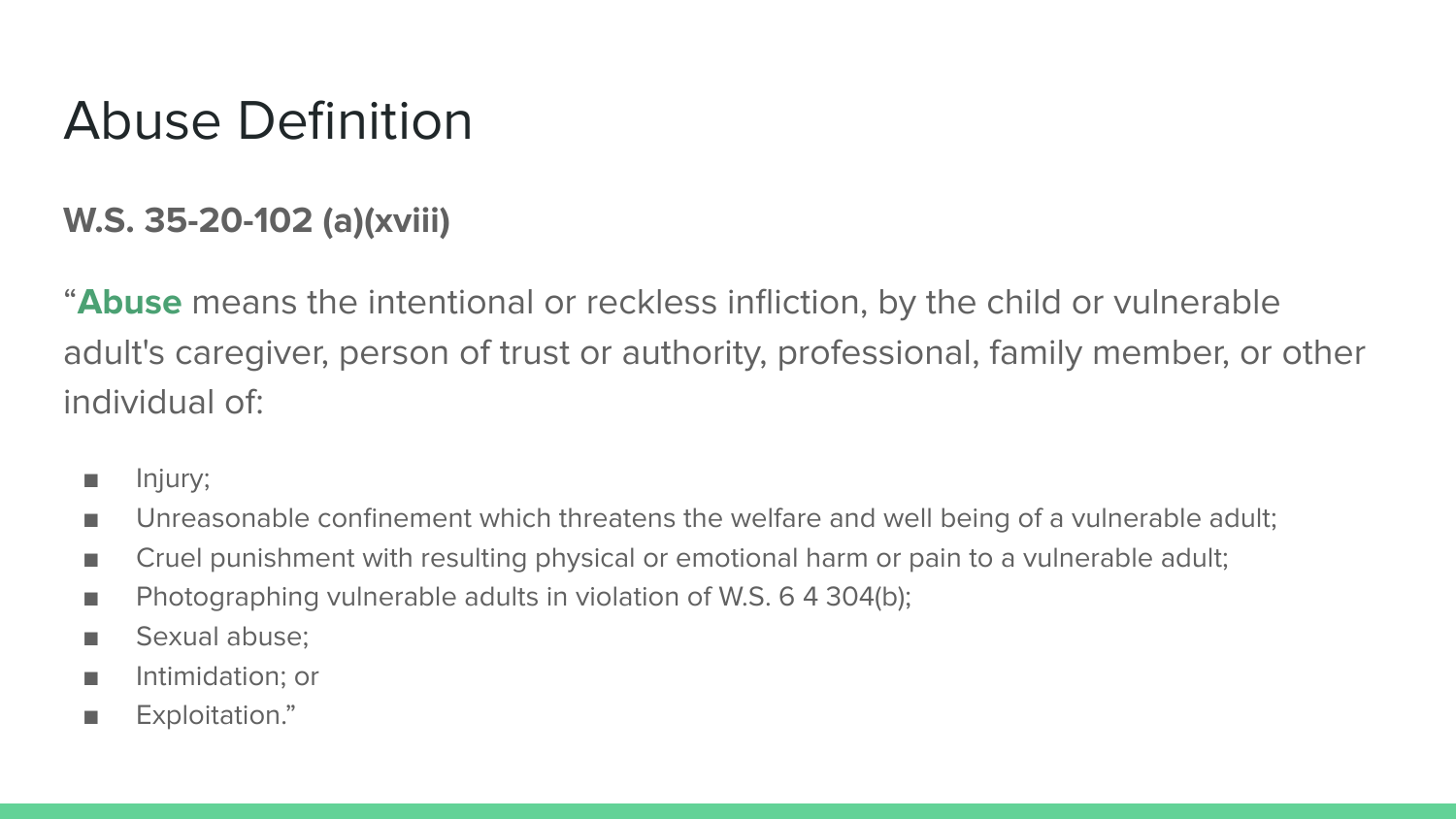## Injury Definition

#### **W.S. 35-20-102 (a)(xv)**

"**Injury** means any harm, including disfigurement, impairment of any bodily organ, skin bruising, laceration, bleeding, burn, fracture or dislocation of any bone, subdural hematoma, malnutrition, dehydration or pressure sores."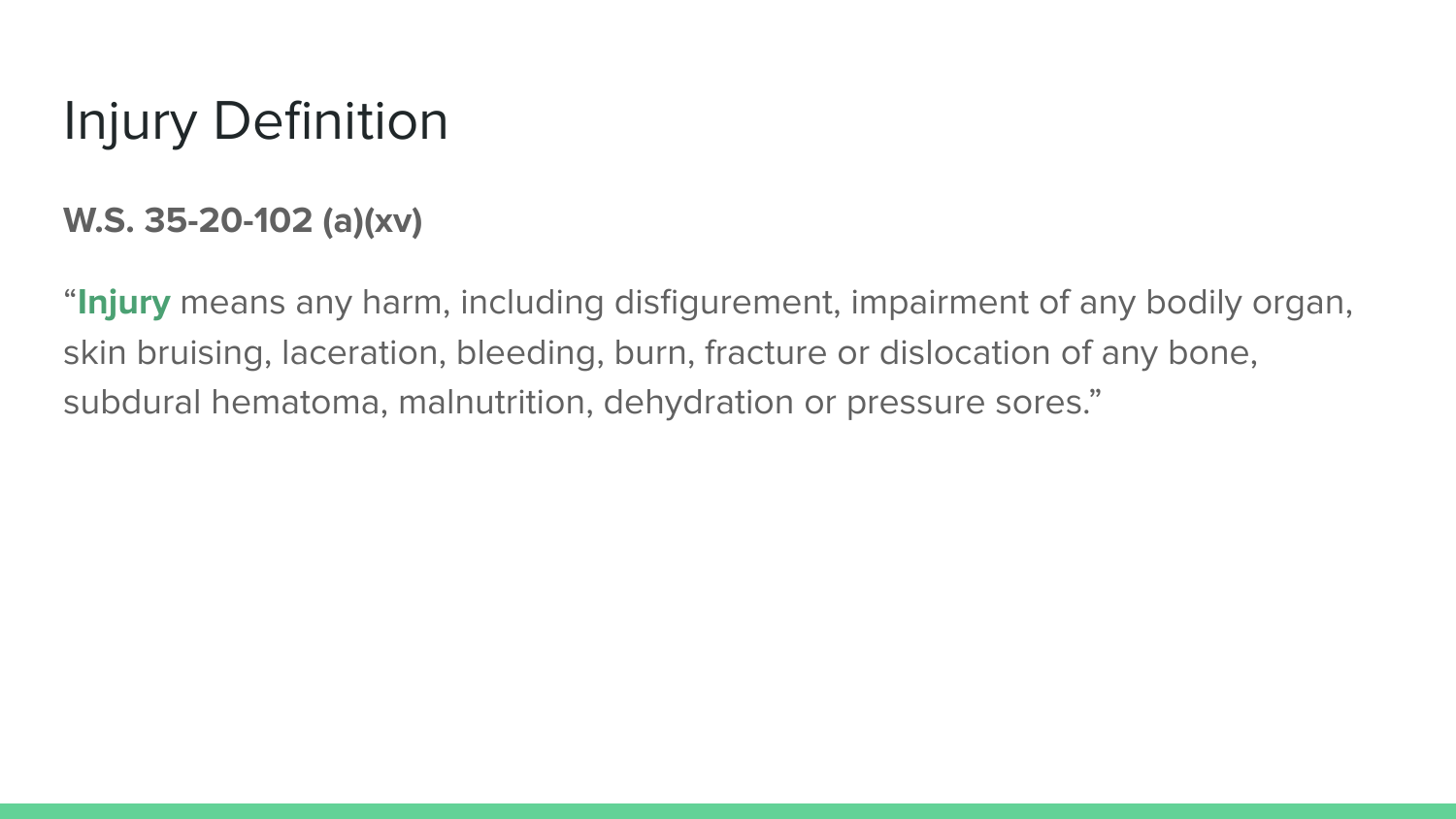### Types of Abuse

**Physical abuse** could include slapping, hitting, beating, bruising or causing someone physical pain, injury or suffering. This could include confining an adult against their will, such as locking someone in a room (seclusion) or applying an unauthorized restraint.

**Emotional abuse** involves creating emotional pain, distress, or anguish through the use of threats, intimidation, or humiliation. This includes insults, yelling, threats of harm or isolation, or non-verbal actions such as throwing objects or glaring to project fear or intimidation.

**Sexual abuse** means sexual contact including, but not limited to, unwanted touching, all types of sexual assault or battery, sexual exploitation, and sexual photographing. This is particularly true with vulnerable adults who are unable to give consent or comprehend the nature of these actions.

**Intimidation** means the communication by word or act a person, their family, friends or pets will be deprived of food; shelter; clothing; supervision; medication; physical, mental or other health care necessary to maintain health; financial support; or will suffer physical violence.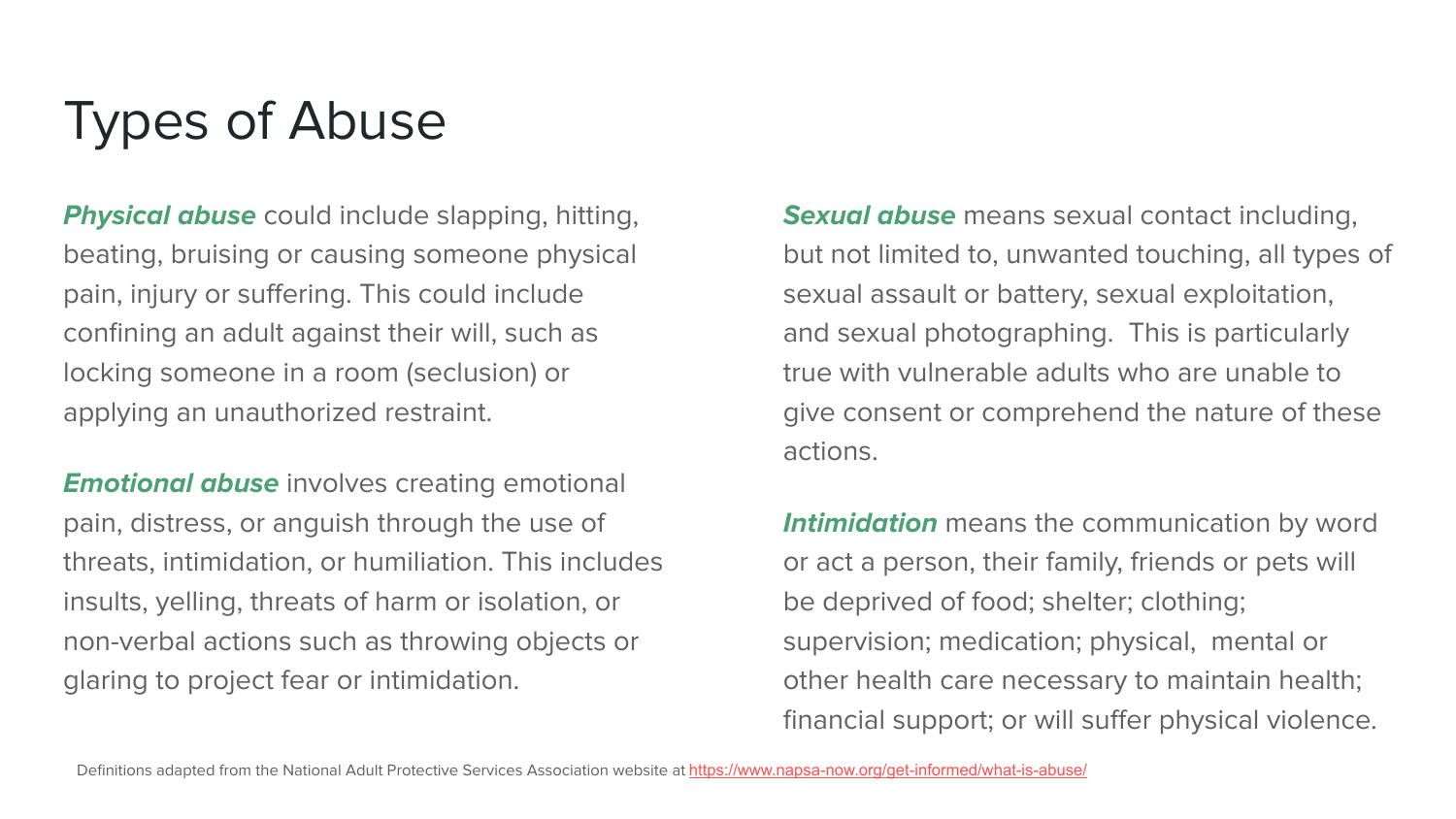#### Neglect Definition

**W.S. 35-20-101 (a)(xi)**

**Neglect** means the deprivation of, or failure to provide, the minimum food, shelter, clothing, supervision, physical and mental health care, other care and prescribed medication as necessary to maintain a child or vulnerable adult's life or health, or which may result in a life-threatening situation.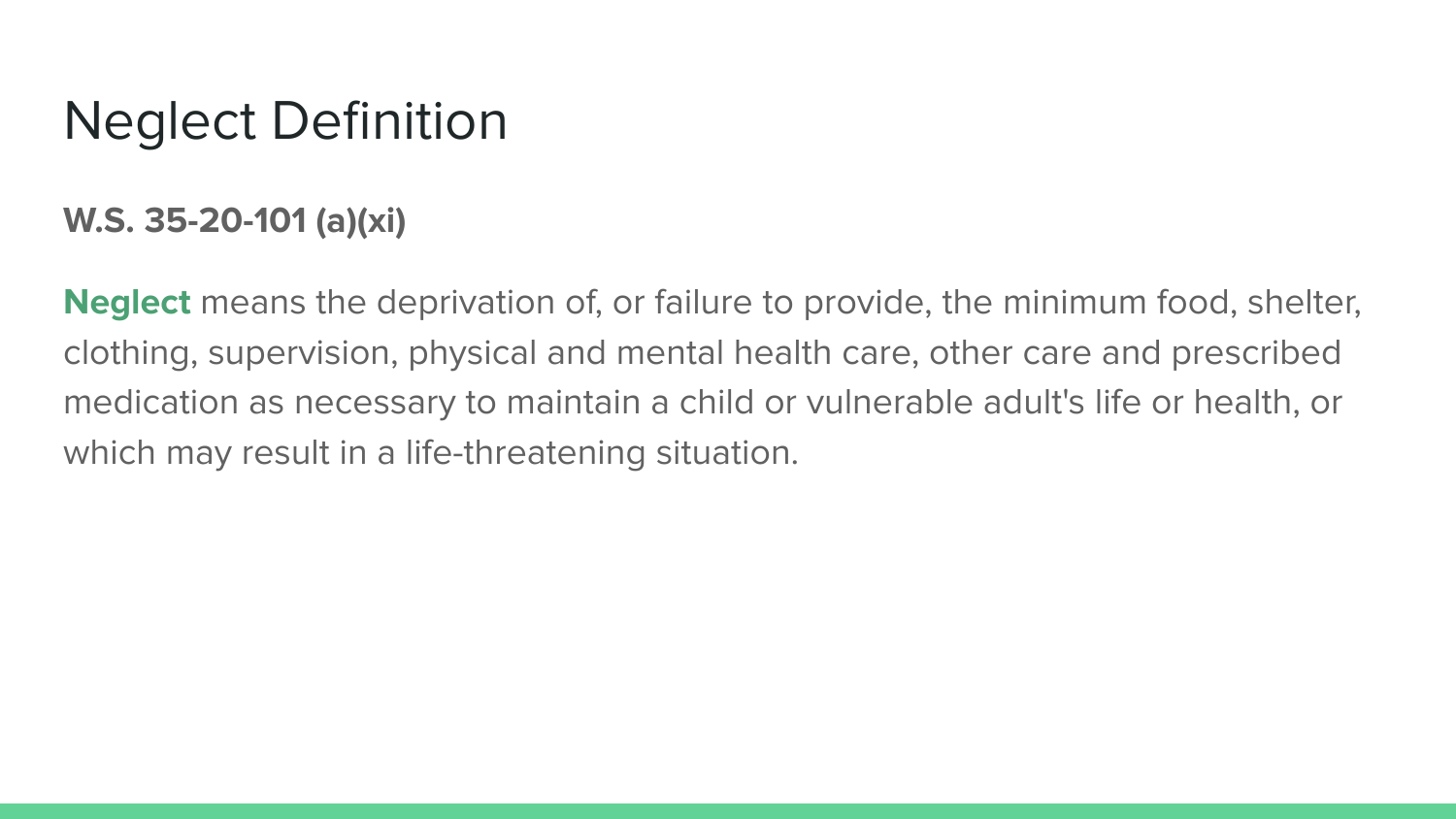#### Neglect Definition - A Caveat

The withholding of health care from a vulnerable adult is not neglect if:

- Treatment is given in good faith by spiritual means alone, through prayer, by a duly accredited practitioner in accordance with the tenets and practices of a recognized church or religious denomination;
- The withholding of health care is in accordance with a declaration executed pursuant to W.S. 35-22-401 through 35-22-416; or
- Care is provided by a hospice licensed in accordance with and pursuant to W.S. 35-2-901 through 35-2-910.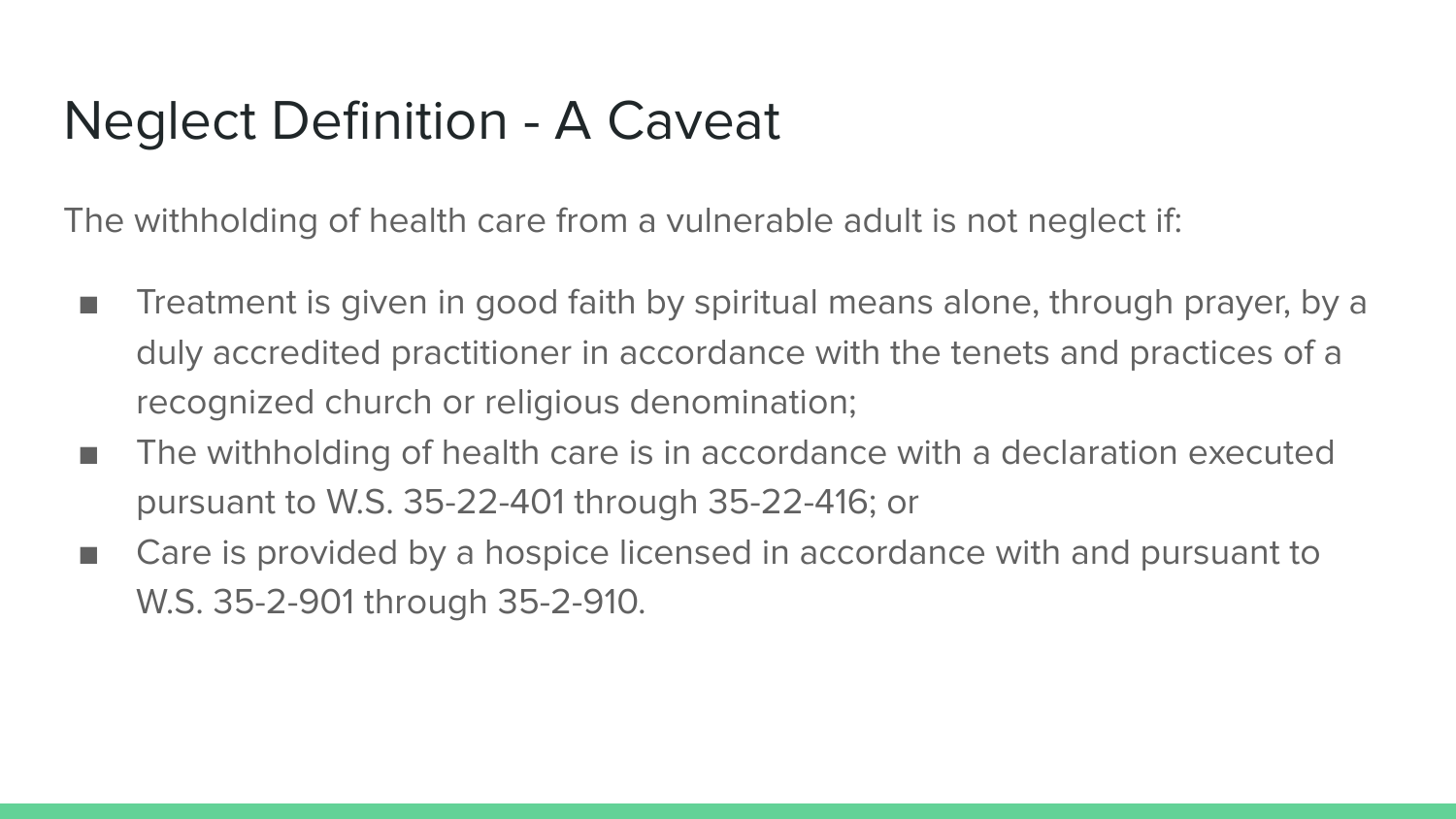## Types of Neglect

**Physical neglect** includes failing to attend to a person's medical, hygienic, nutrition, and dietary needs, such as dispensing medications, changing bandages, bathing, grooming, dressing, or failure to provide ample food to maintain health.

**Emotional neglect** includes causing emotional pain, distress, or anguish by ignoring, belittling, or infantilizing the needs of adults. This includes neglecting or discounting the emotional well being of others, as well as actions to isolate adults from visits or contact with family and friends.

**Abandonment** means leaving a vulnerable adult or child without financial support or the means or ability to obtain food, clothing, shelter or health care.

**Self neglect** is when a vulnerable adult is unable, due to physical or mental disability, or refuses to perform essential self-care tasks, including providing essential food, clothing, shelter, or medical care, obtaining goods and services necessary to maintain physical health, mental health, emotional well-being and general safety, or managing financial affairs.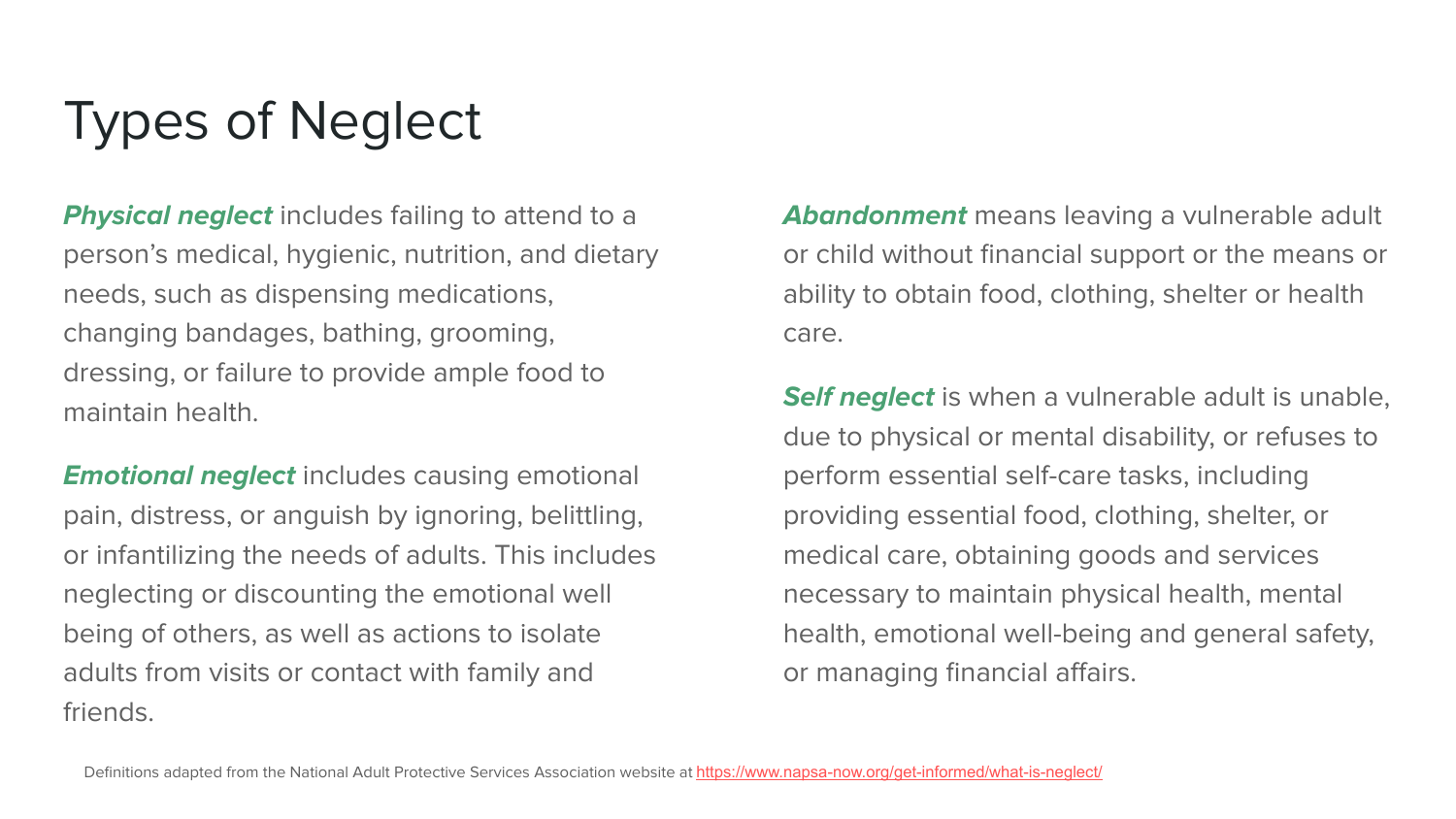#### Exploitation Definition

**W.S. 35-20-101 (a)(ix)**

**Exploitation** means the reckless or intentional act taken by any person, or any use of the power of attorney, conservatorship or guardianship of a vulnerable adult, to:

■ Obtain control through deception, harassment, intimidation or undue influence over the vulnerable adult's money, assets or property with the intention of permanently or temporarily depriving the vulnerable adult of the ownership, use, benefit or possession of his money, assets or property.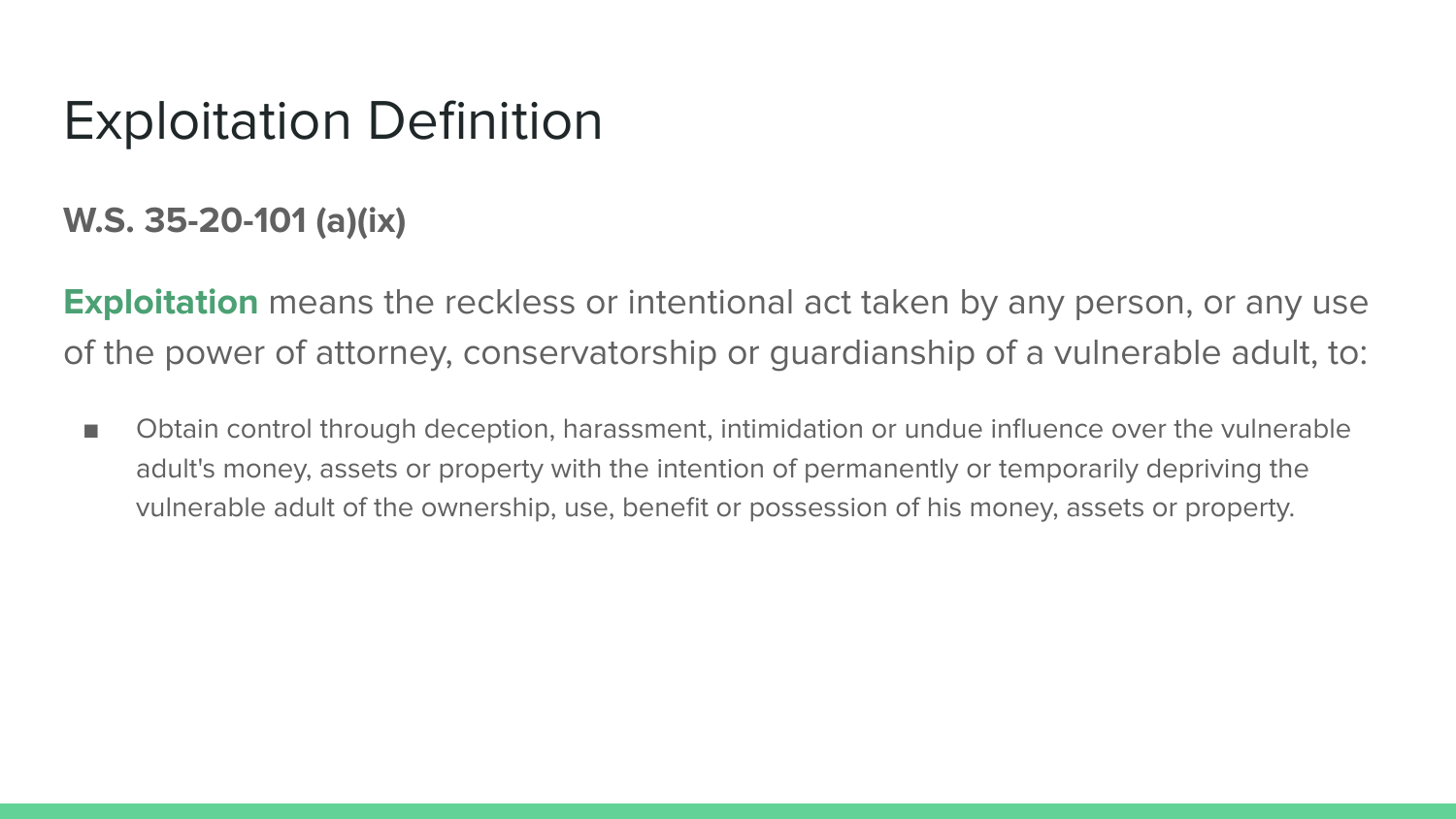#### Exploitation Definition - Continued

#### ■ In the absence of legal authority:

- Employ the services of a third party for the profit or advantage of the person or another person to the detriment of a vulnerable adult;
- Force, compel, coerce or entice a vulnerable adult to perform services for the profit or advantage of another against the will of the vulnerable adult.
- Intentionally misuse the principal's property and, in so doing, adversely affect the principal's ability to receive health care or pay bills for basic needs or obligations; or
- Abuse the fiduciary duty under a power of attorney, conservatorship or guardianship.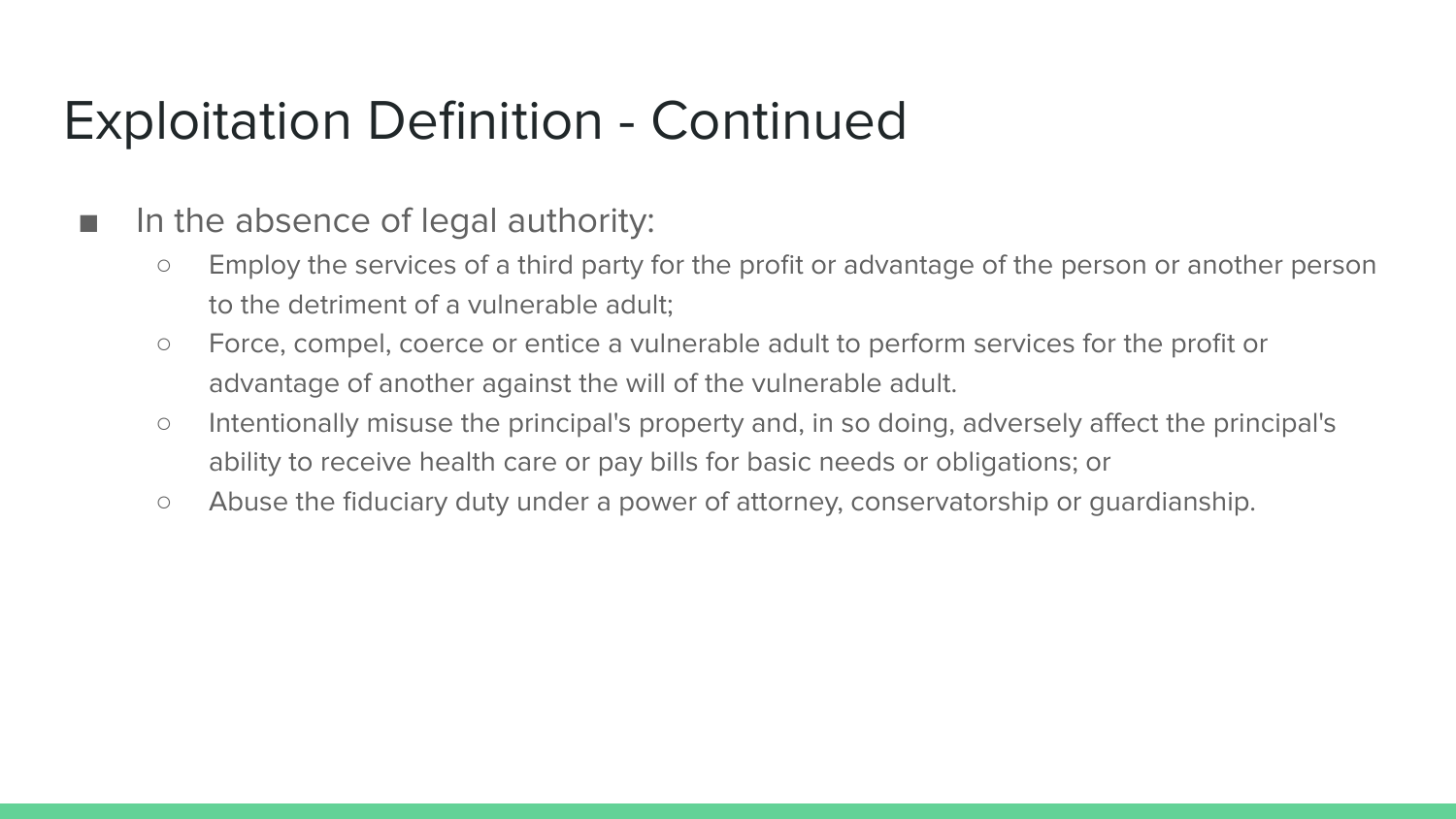### Types of Exploitation

**Theft** involves a participant's assets taken without knowledge, consent or authorization, and may include taking cash, valuables, medications, or other personal property.

**Fraud** involves acts of dishonesty by persons entrusted to manage assets who then appropriate assets for unintended uses. This may include falsification of records, forgeries, unauthorized check-writing, and Ponzi-type financial schemes.

**Scams** involve payments (or transfer of funds) to collect unclaimed property or "prizes" from a lottery or sweepstakes.

**Investment exploitation** includes investments made without knowledge or consent, and may include high-fee funds (front or back-loaded) or excessive trading activity to generate commissions for financial advisors.

Definitions adapted from the National Adult Protective Services Association website at <https://www.napsa-now.org/get-informed/what-is-financial-exploitation/>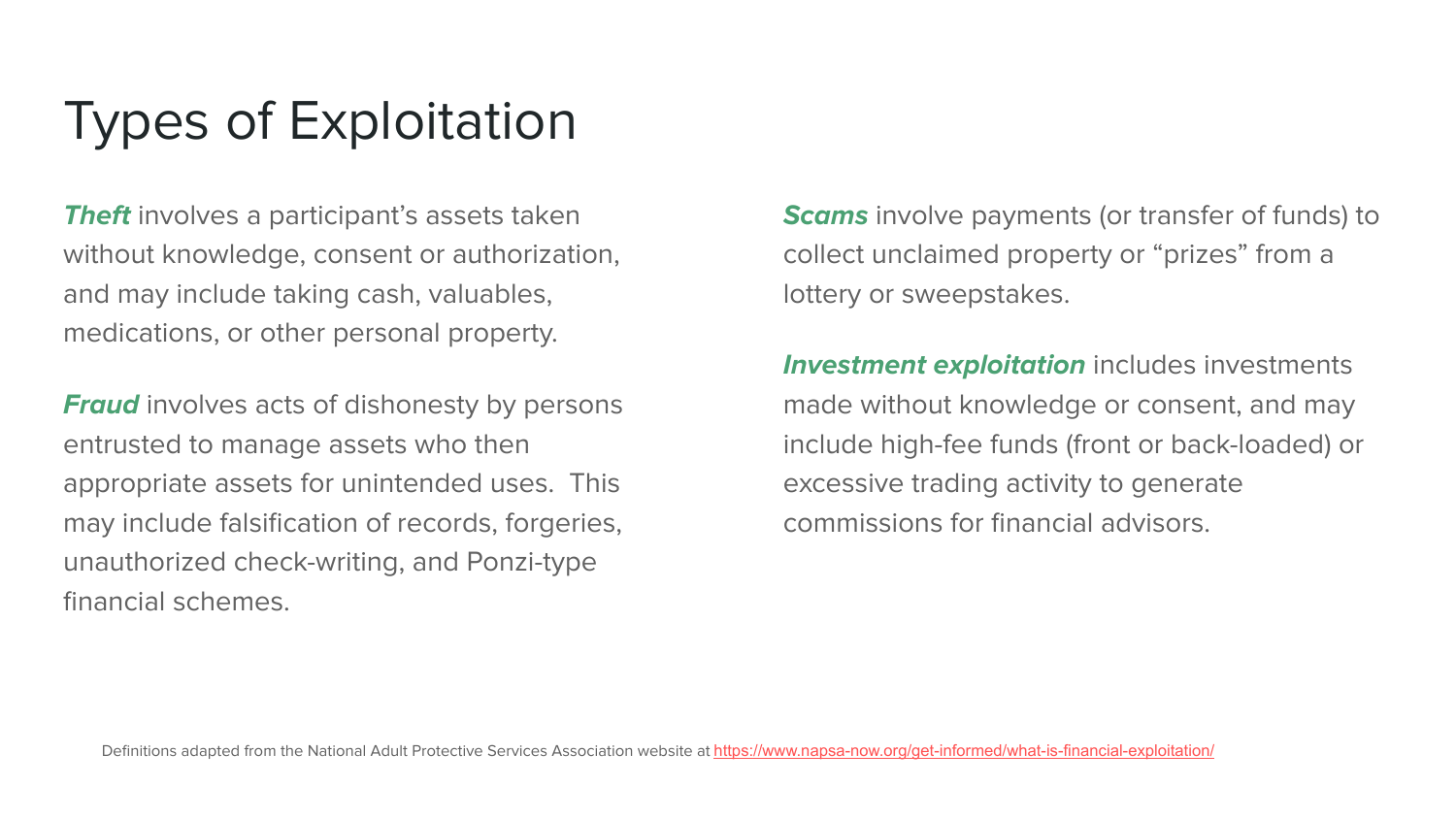## Understand Challenges that Contribute to Abuse, Neglect, and Exploitation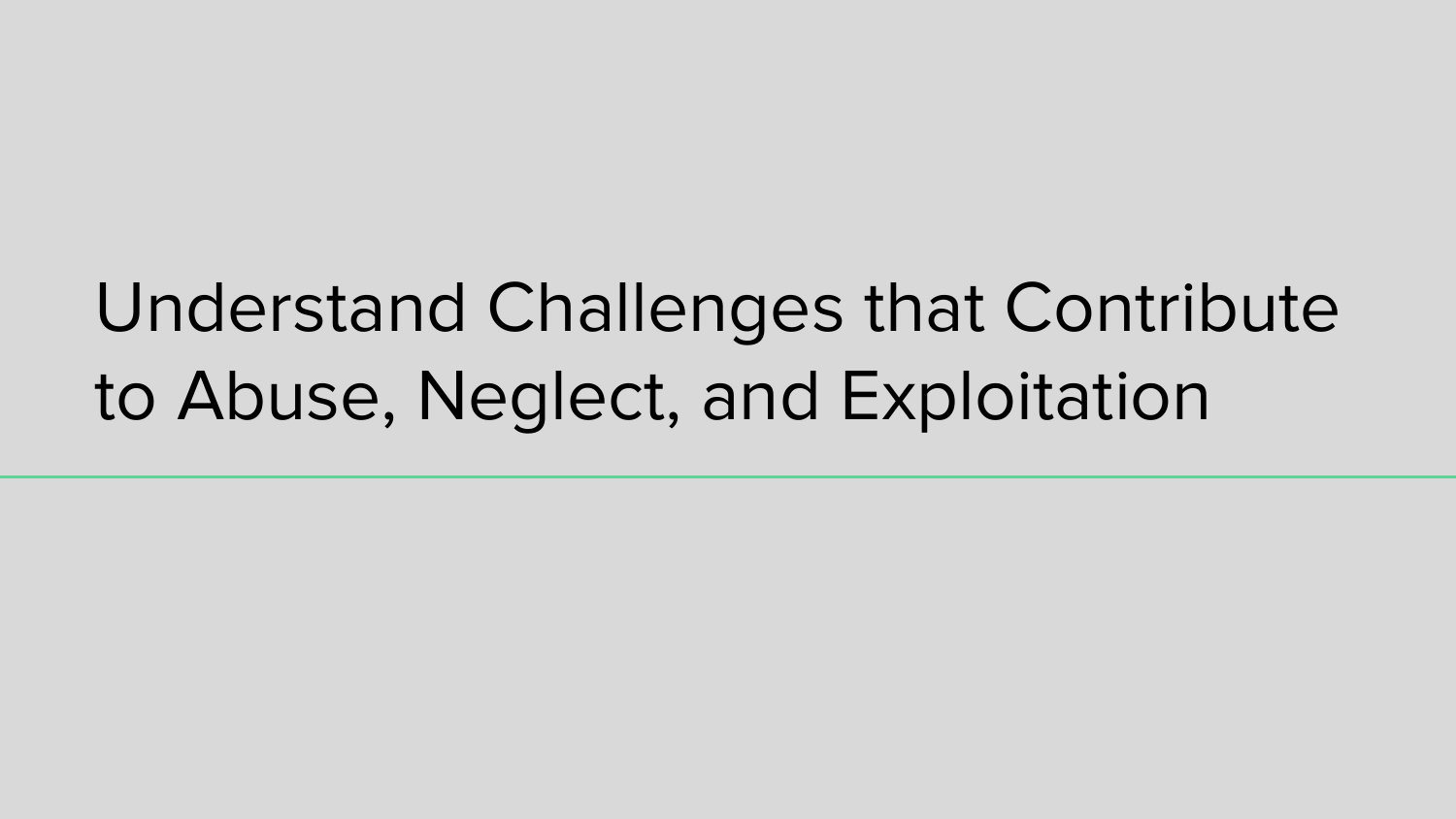#### People with Disabilities are at Risk of Abuse

Abuse and exploitation are constant dangers for people with developmental disabilities. People with developmental disabilities are four to ten times more likely to be abused than their peers without disabilities. Compared to the general population, people with developmental disabilities are at greatest risk of abuse<sup>[1]</sup> and:

- Tend to be abused more frequently.
- Are abused for longer periods of time.
- Are less likely to access the justice system.
- Are more likely to be abused by a caregiver or someone they know; many are repeatedly abused by the same person.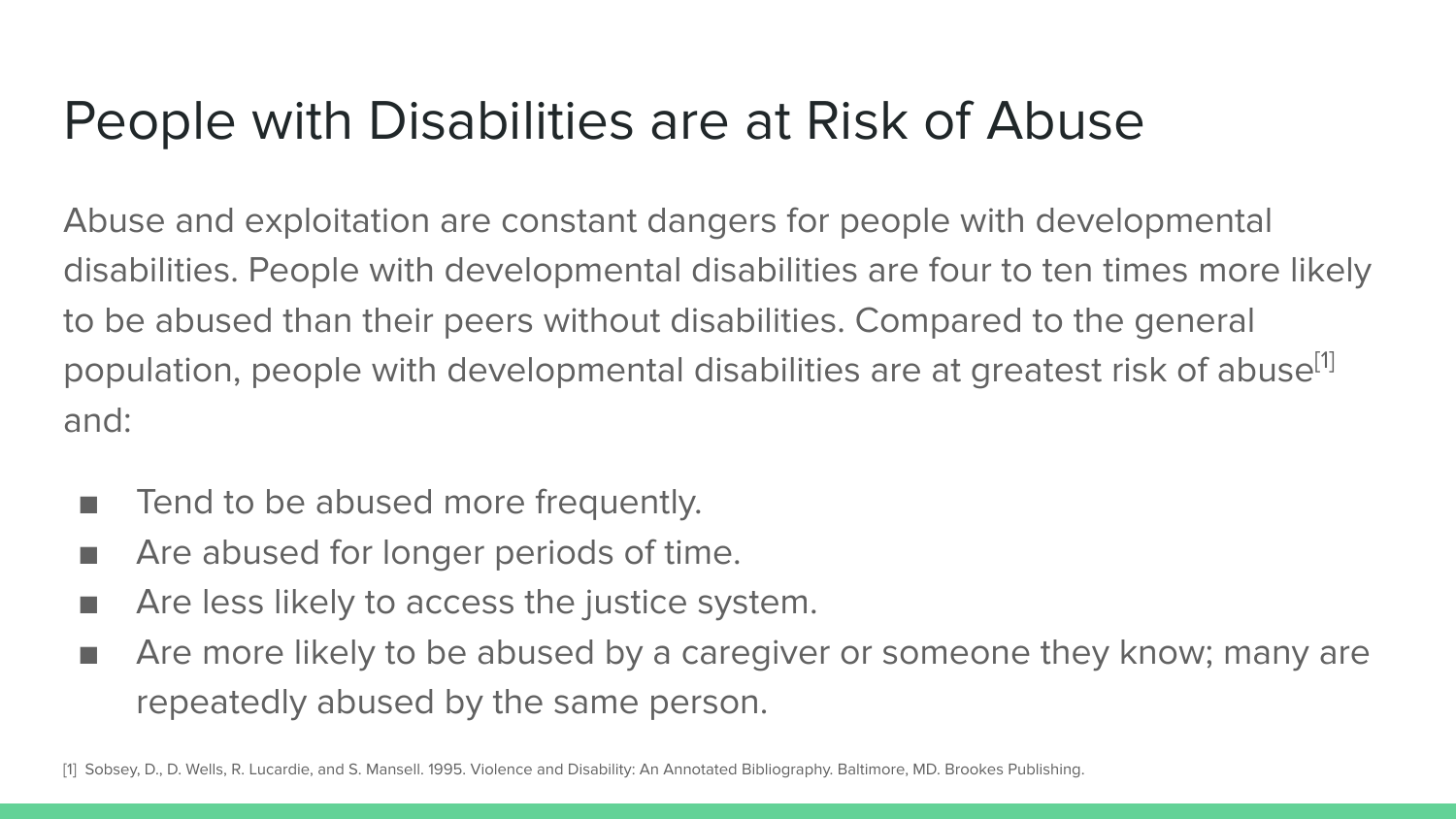#### Factors that may Contribute to Abuse

Reasons include:

- Predators may perceive a person with disabilities as weak, vulnerable, or less likely to report abuse, making them easy targets.
- People with disabilities are often isolated and dependent on a small circle of friends or caregivers for critical support, including assistance with basic physical needs. These same caregivers are often the abusers, which poses a difficult decision for the victim who is required to choose between the potential for continuing abuse and an uncertain future.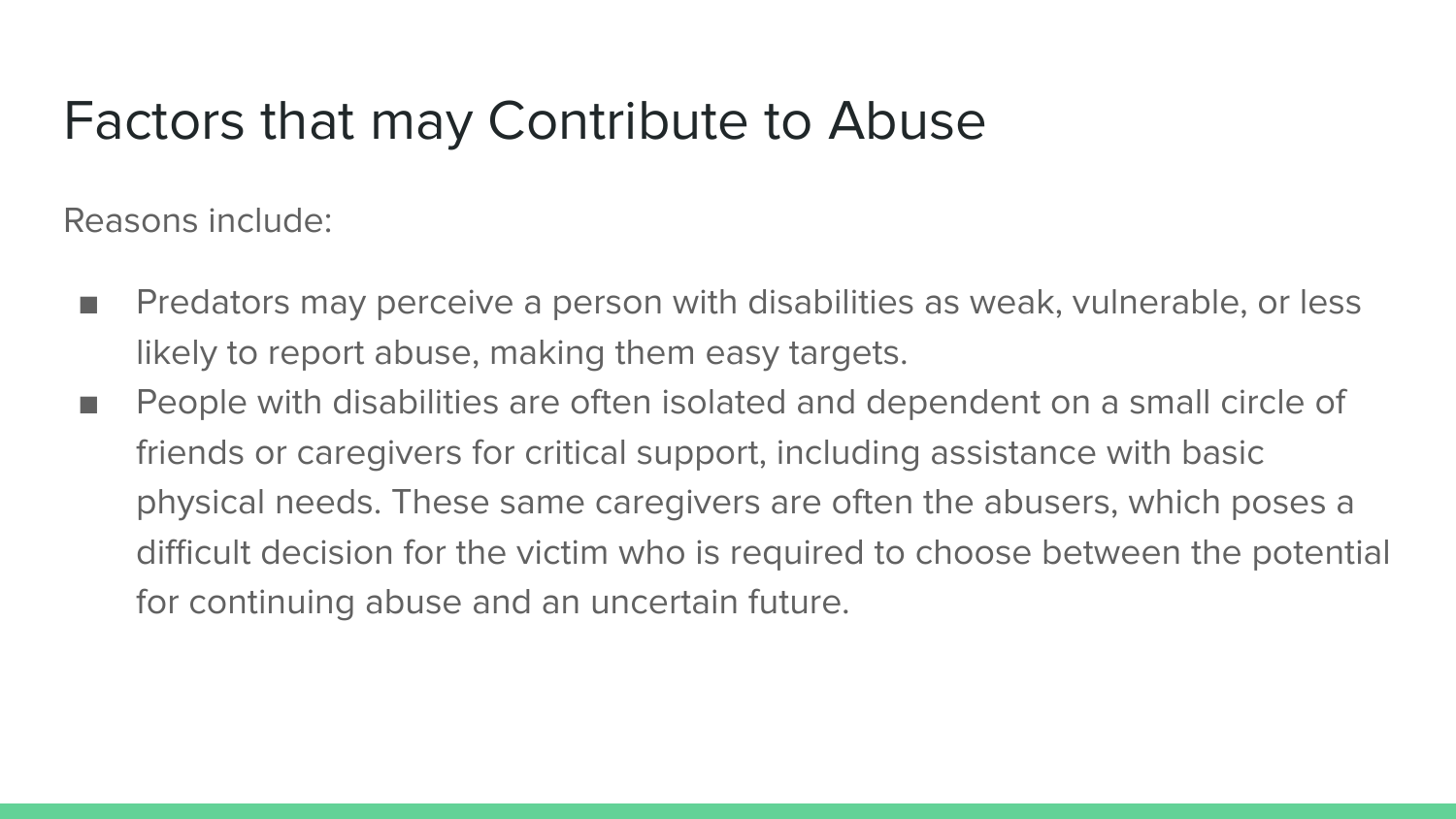#### Factors that may Contribute to Abuse (Cont.)

- Stigma, discrimination, or ignorance about disability, as well as a lack of social support for those who care for people with disabilities
- People with limited communication abilities or who have cognitive disabilities may find it difficult to report abuse effectively.
- People with disabilities may be afraid that they will not be believed when they do report abuse.
- People with disabilities may be verbally abused, resulting in low self-esteem and, in some cases, a belief that the abuse is somehow deserved.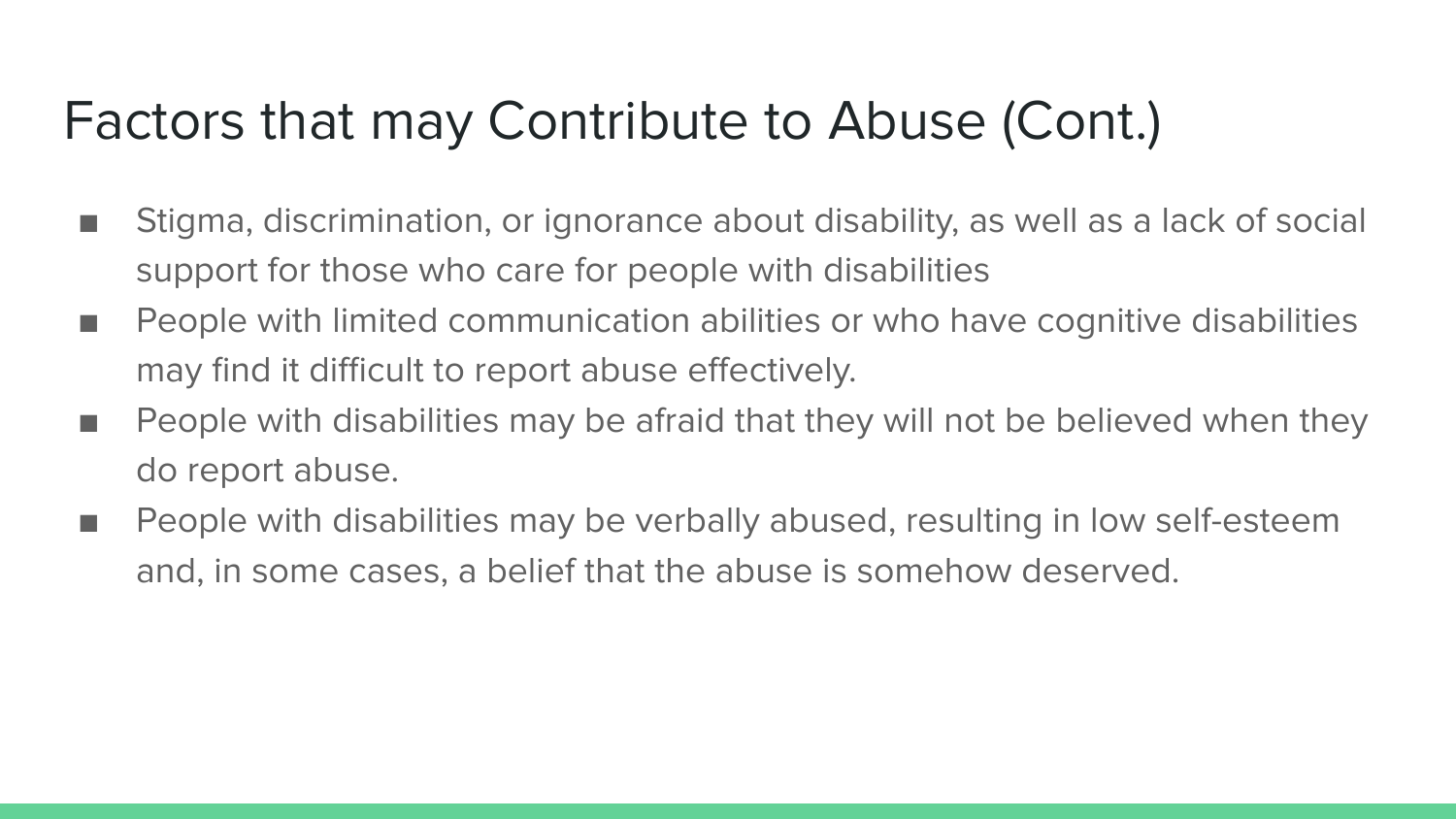### Providers Face Challenges in Daily Service Provision

- Providers must learn the unique communication styles and needs of the participants they support. They may lack training on these topics.
- Providers must perform tasks, teach skills, and support participants in living the life they choose.
- Providers must balance participant health and safety with participant choice.
- Providers must deliver individualized services for each participant they support.
- Providers must navigate challenging behaviors and medical issues.
- Providers may not have training on building relationships, conflict resolution, or managing crisis.
- Providers suffer emotional and physical fatigue when working with participants who face a variety of challenges.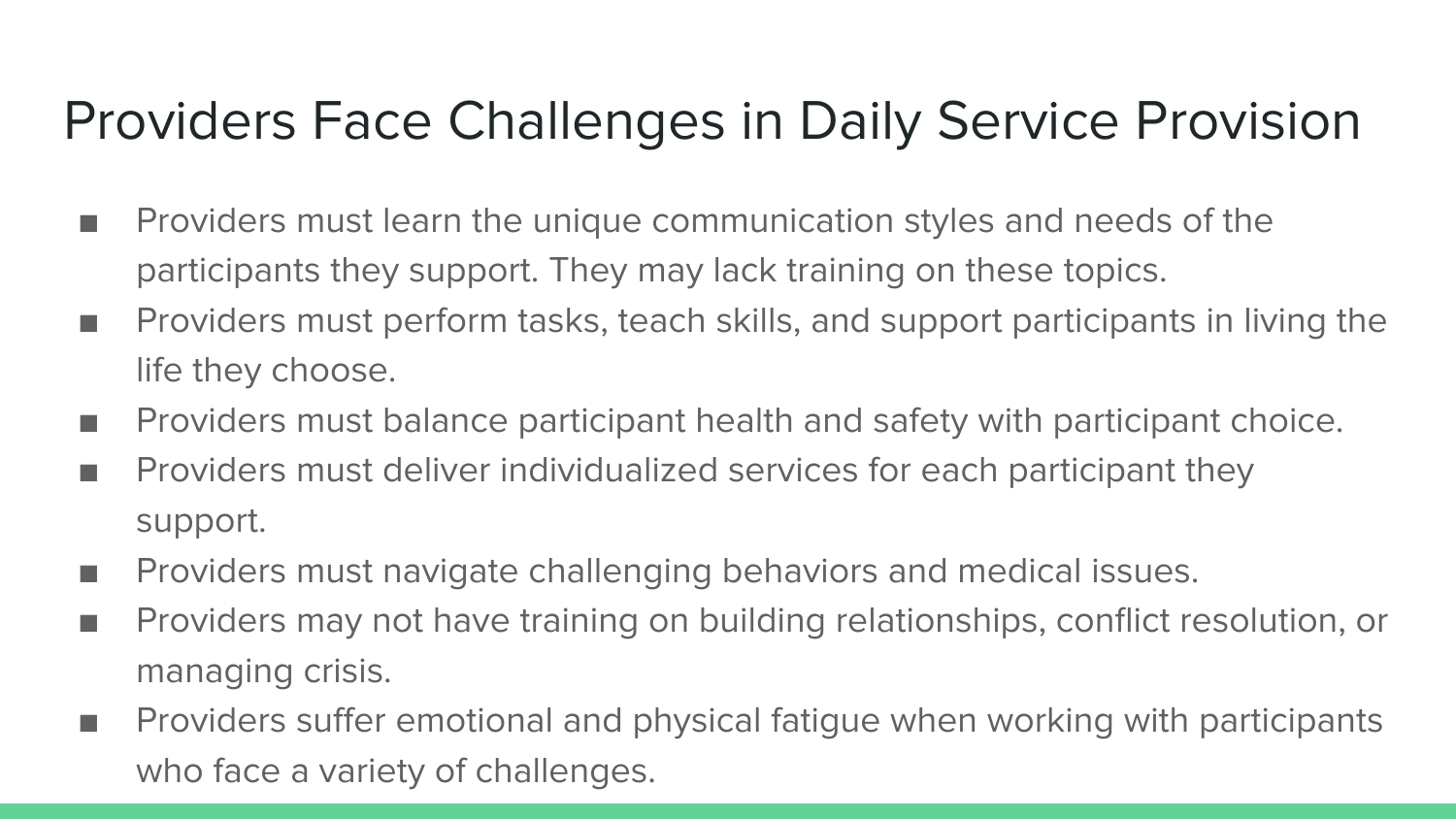## Common Reasons for Abuse or Neglect of Vulnerable **Adults**

- Depression in the provider.
- Past trauma history of the provider.
- Lack of support from other potential providers.
- The provider's perception that taking care of the participant is burdensome, with no emotional reward.
- Substance abuse by the provider.
- The intensity of the participant's needs.
- Social isolation—the participant and provider are alone together almost all the time.
- The participant's own tendency toward verbal or physical aggression.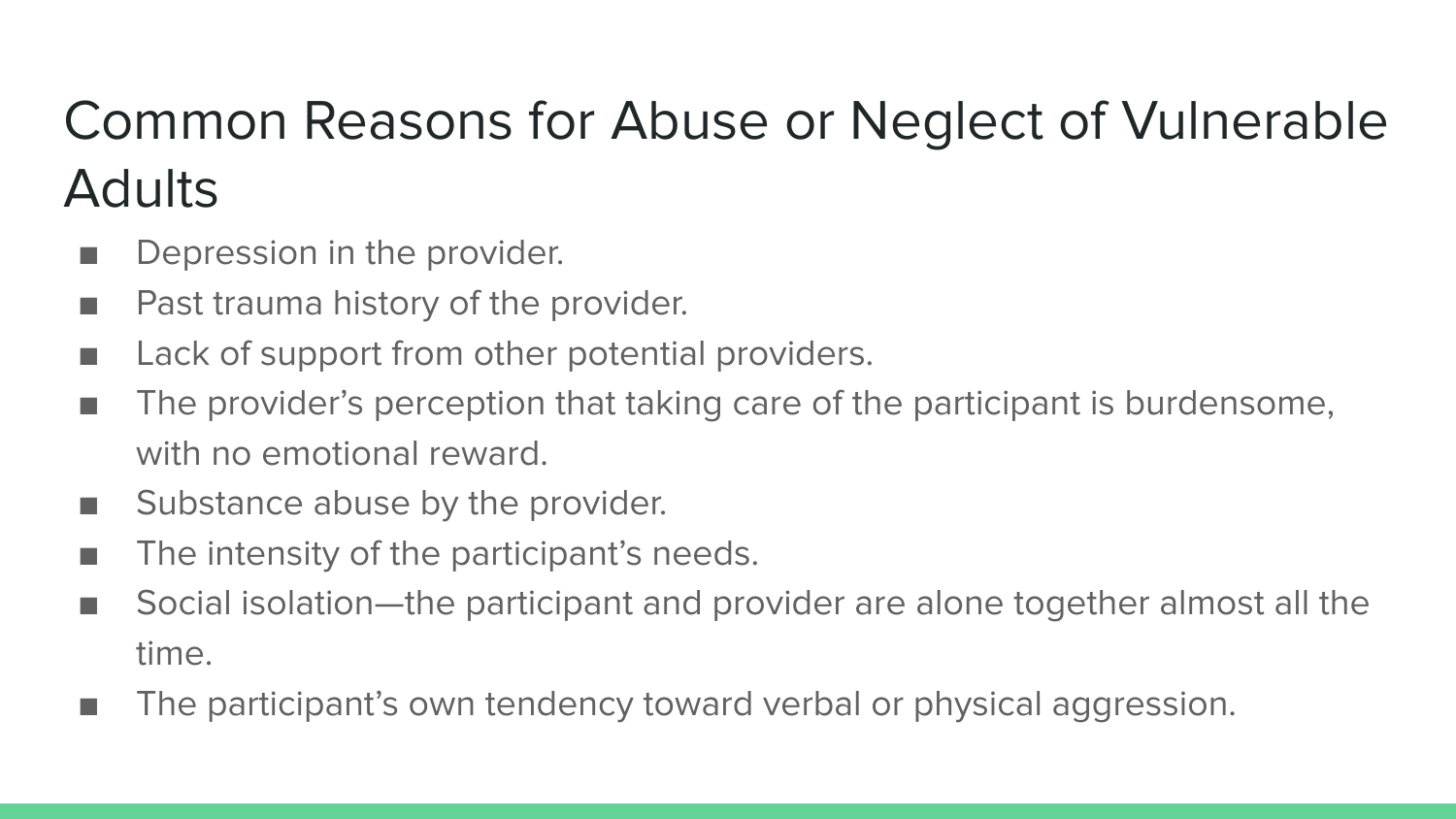## Implement Strategies to Prevent Abuse, Neglect, and Exploitation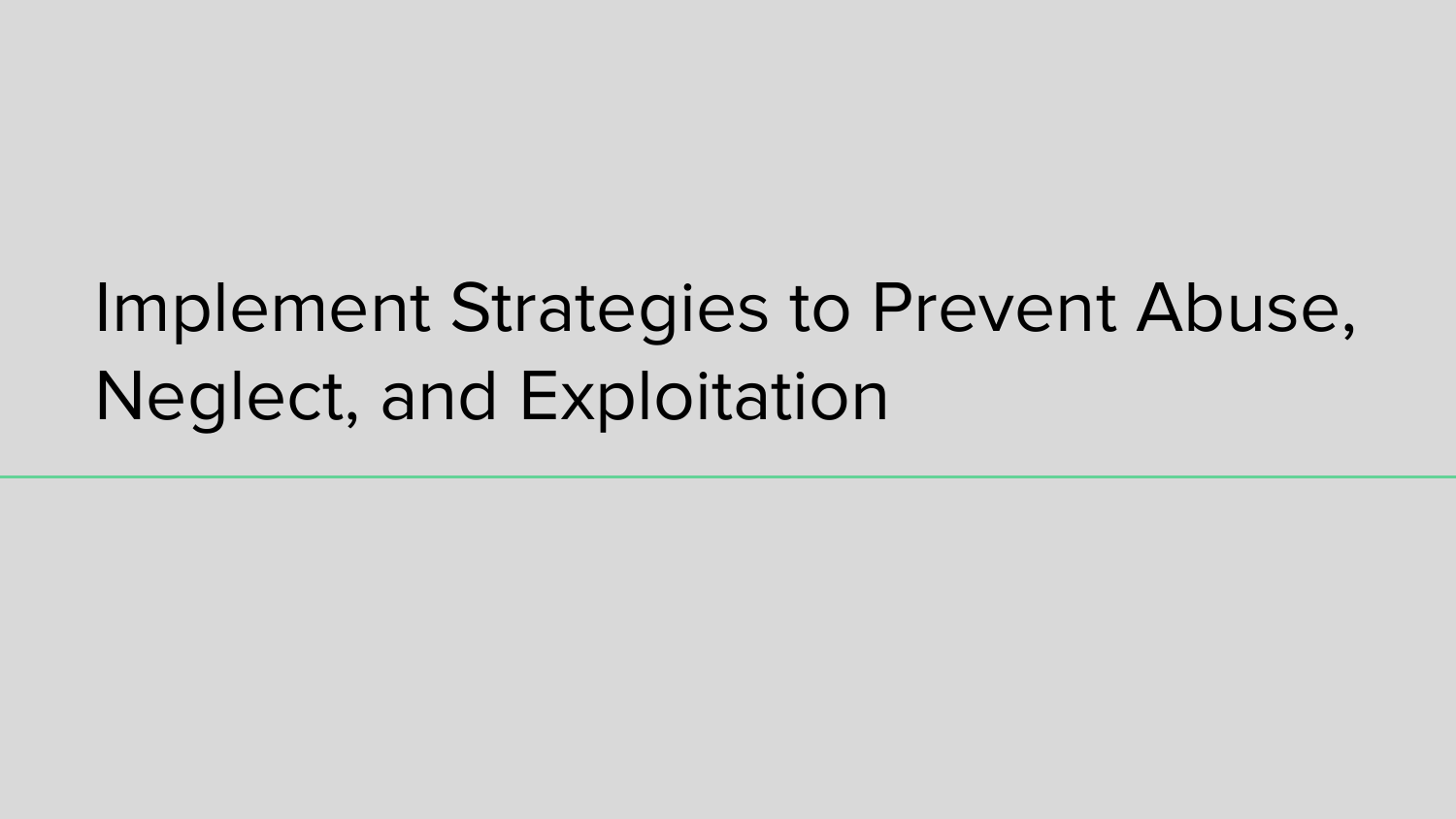#### Words to Consider

I am the decisive element in the environment. It is my personal approach that creates the climate. It is my daily mood that makes the weather. I possess tremendous power to make life miserable or joyous. I can be a tool of torture or an instrument of inspiration. I can humiliate or humor, hurt or heal. In all situations, it is my response that decides whether a crisis will be escalated or de-escalated, and a person humanized or de-humanized.

~ Haim Ginott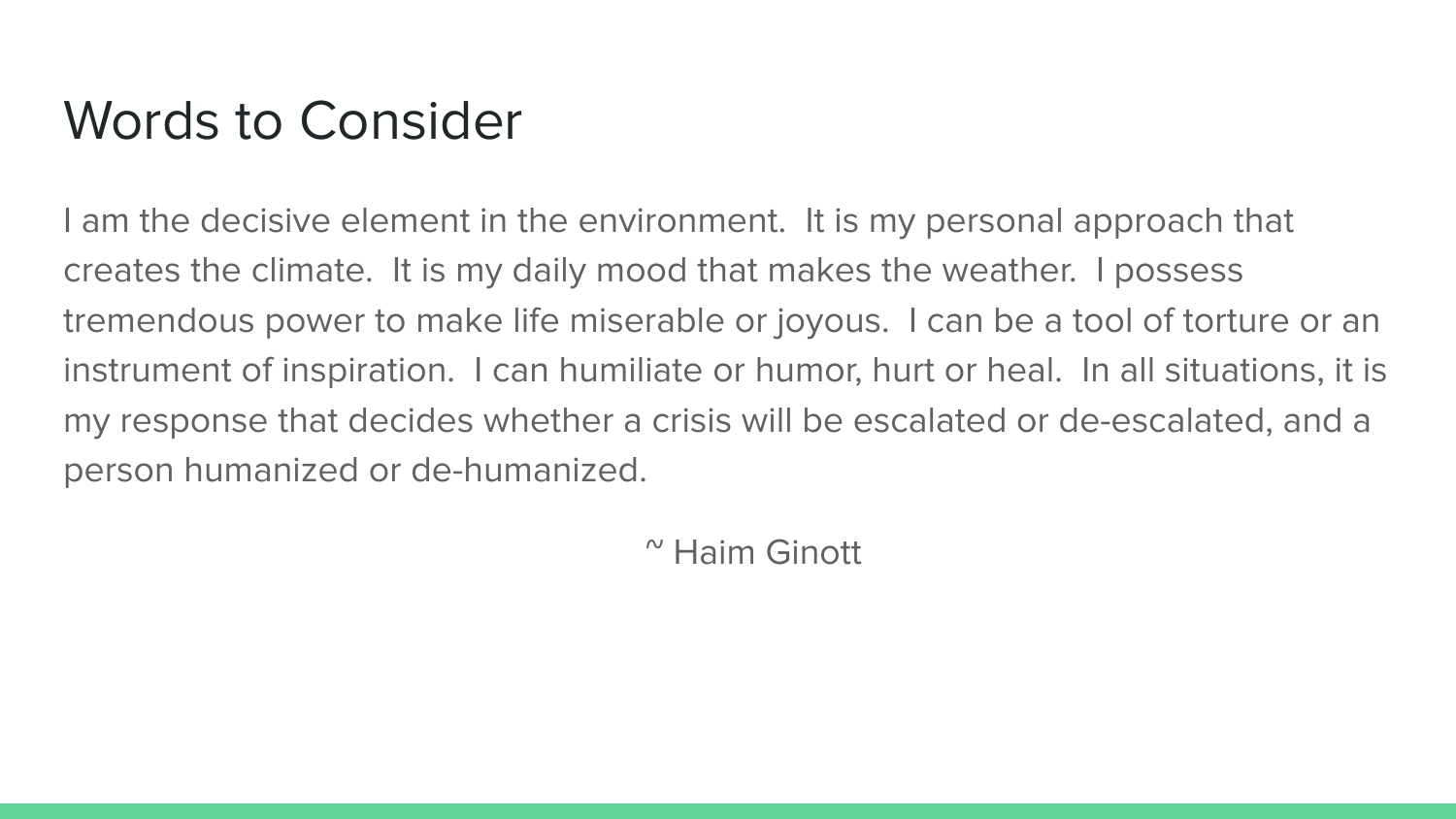#### Implement to Prevent - Person Centered Values

Person-centred values are the guiding principles that help to put the interests of the participant at the center of everything you do. Keeping the participant as the focus is an important strategy for preventing abuse, neglect, and exploitation. Person centered values include:

- Promoting the participant's right to dignity and respect.
- Advocating for the participant's independence, empowerment, and choice.
- Acknowledging the participant's personal beliefs and identity.
- Respecting the rights of the participants with whom you work.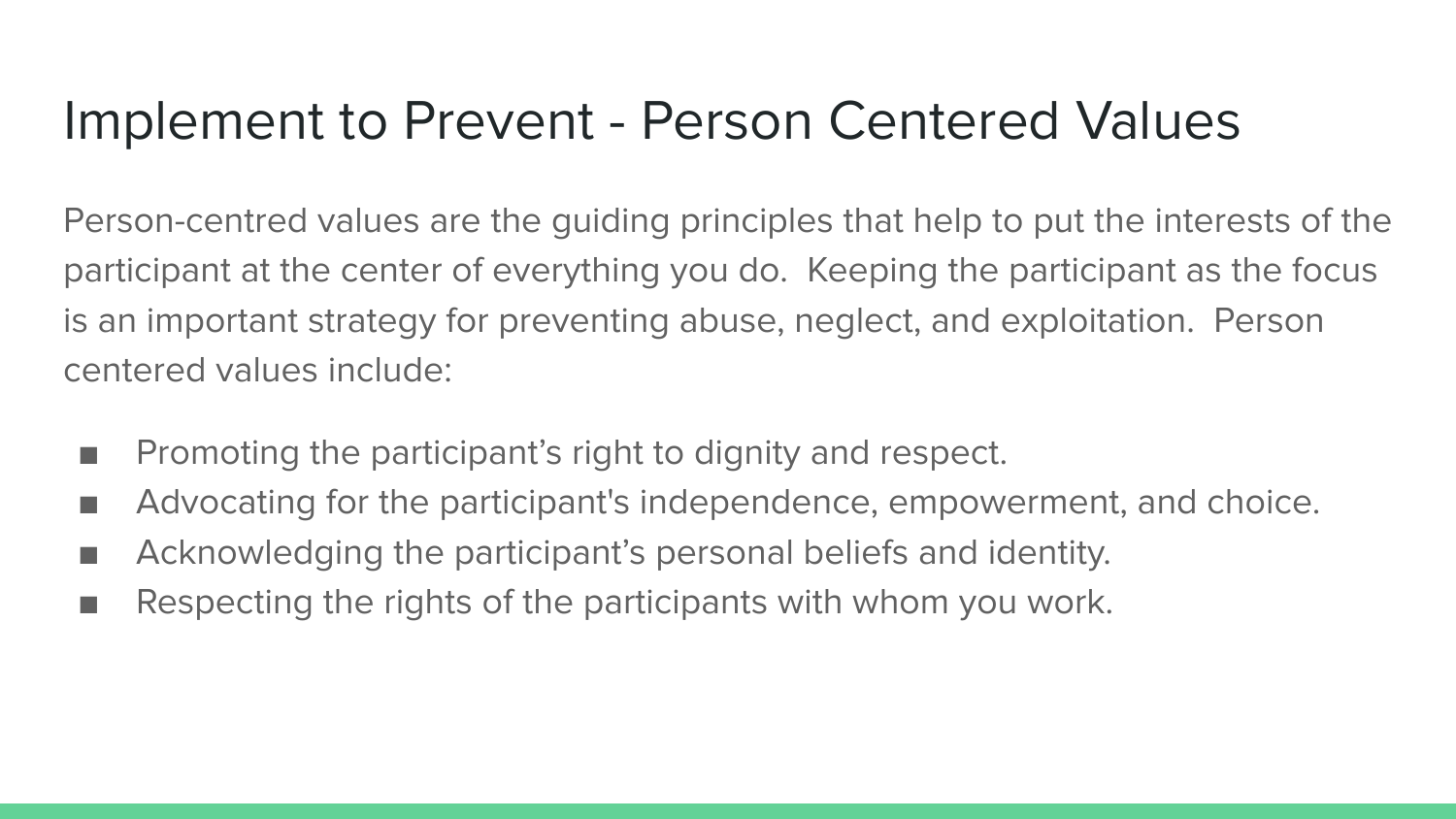#### Implement to Prevent - Provider Competence

The competence of the provider is a crucial component to decreasing instances of abuse, neglect, and exploitation. Important educational topics to consider, which could prevent potential abuse situations include:

- Comprehensive participant specific training;
- Effective listening and communication skills;
- Managing emotions when under stress;
- Recognizing, preventing, and reporting abuse, neglect and exploitation;
- Conflict resolution:
- Crisis management; and
- Trauma informed care.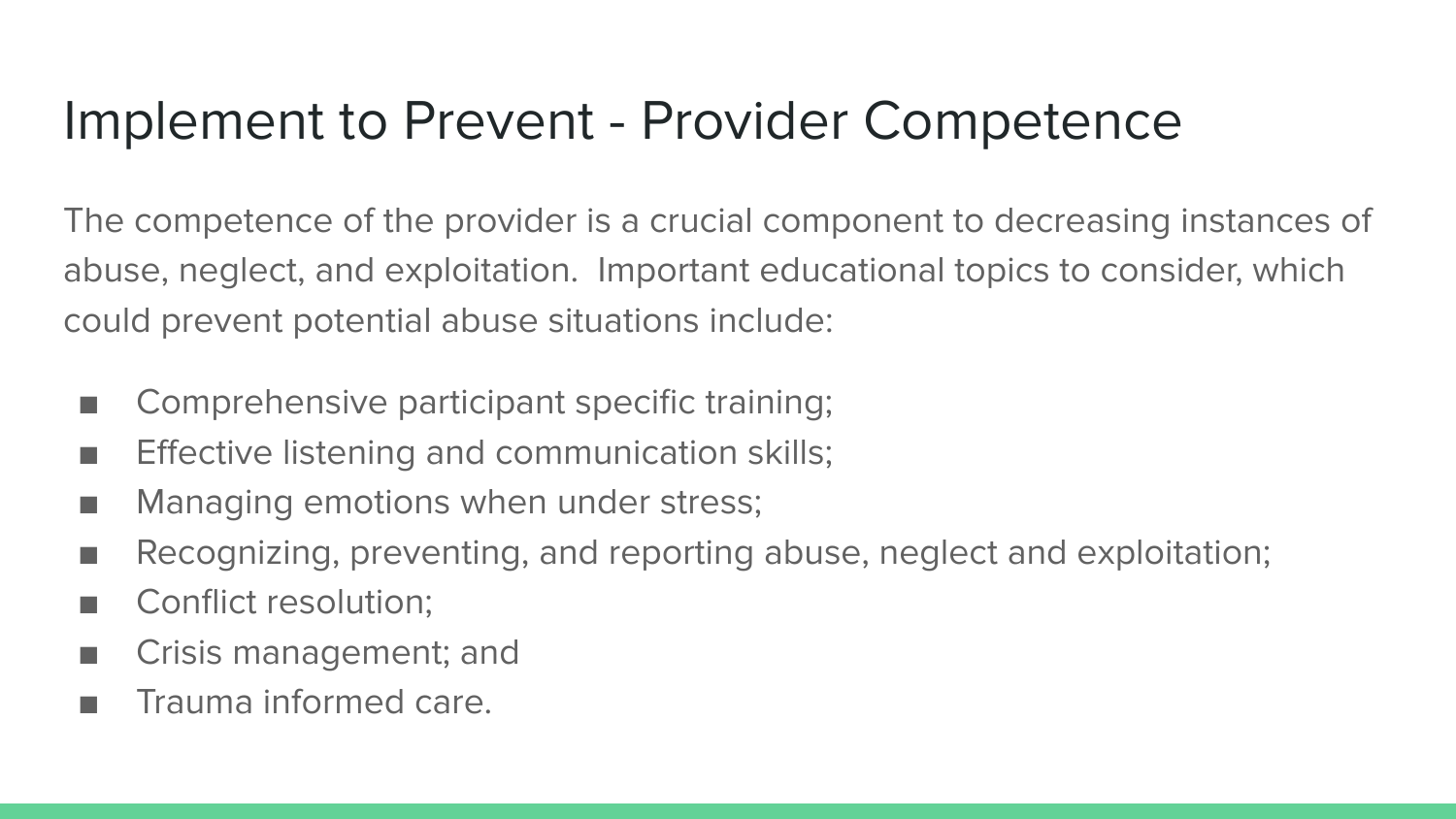#### Implement to Prevent - Policies and Procedures

Creating and following solid provider policies and procedures is critical to preventing abuse, neglect, and exploitation. Having policies and procedures isn't good enough - everyone in the organization must follow the policies in order for them to be effective. Important policies and procedures every provider should have include:

- Critical incident reporting;
- Internal incident reporting;
- Grievances and complaints;
- Confidentiality of participant information;
- Managing participant funds; and
- Participant choice.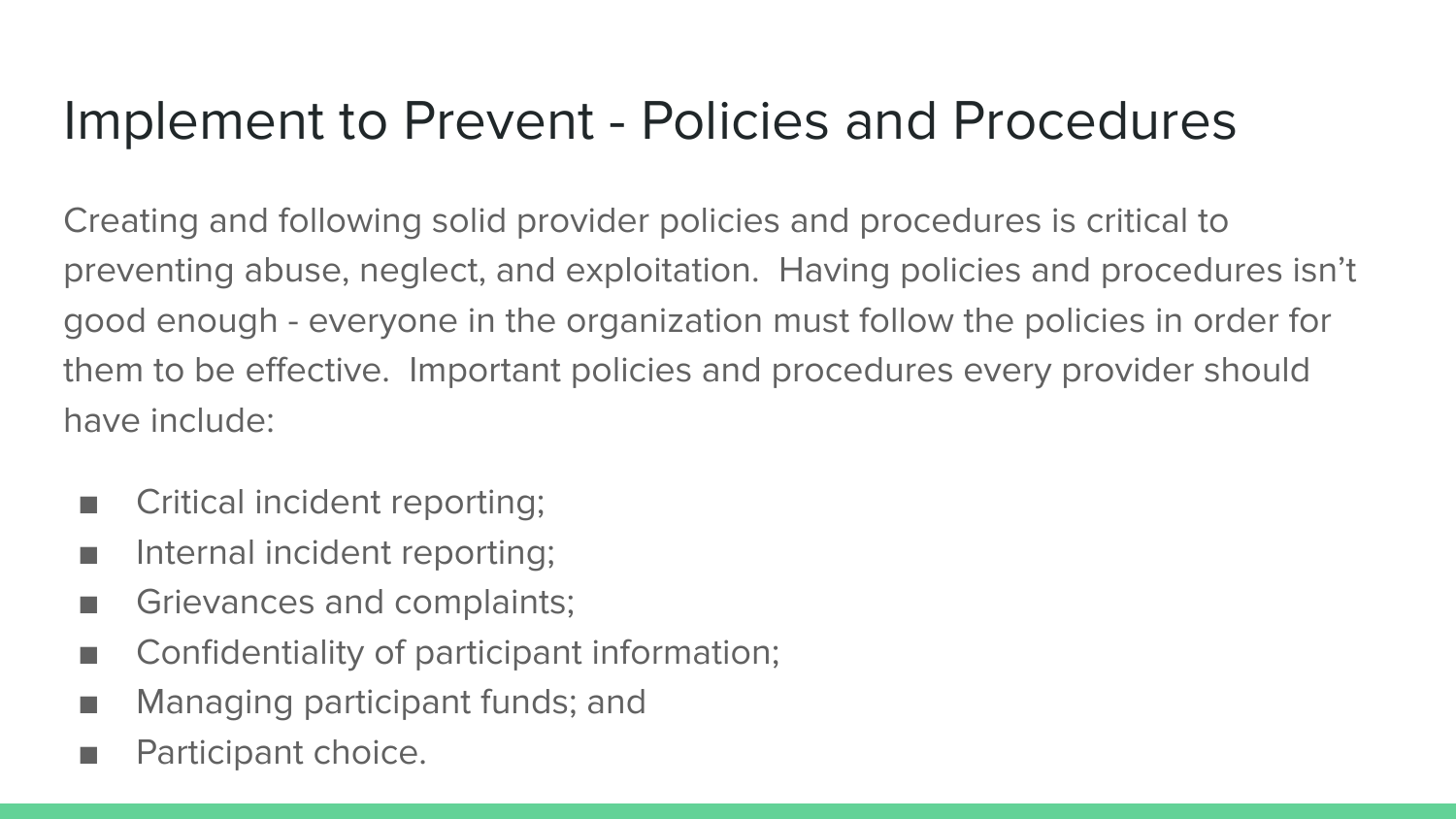#### Implement to Prevent - Provider Culture

The work environment created by the provider plays a significant role in decreasing instances of abuse, neglect and exploitation. It is important for providers and supervisors to create a work culture that includes:

- Effective lines of communication:
- Effective training;
- A place where people can speak up and voice their opinion or concern without fear of consequence; and
- Strategies to address physical and emotional burn-out.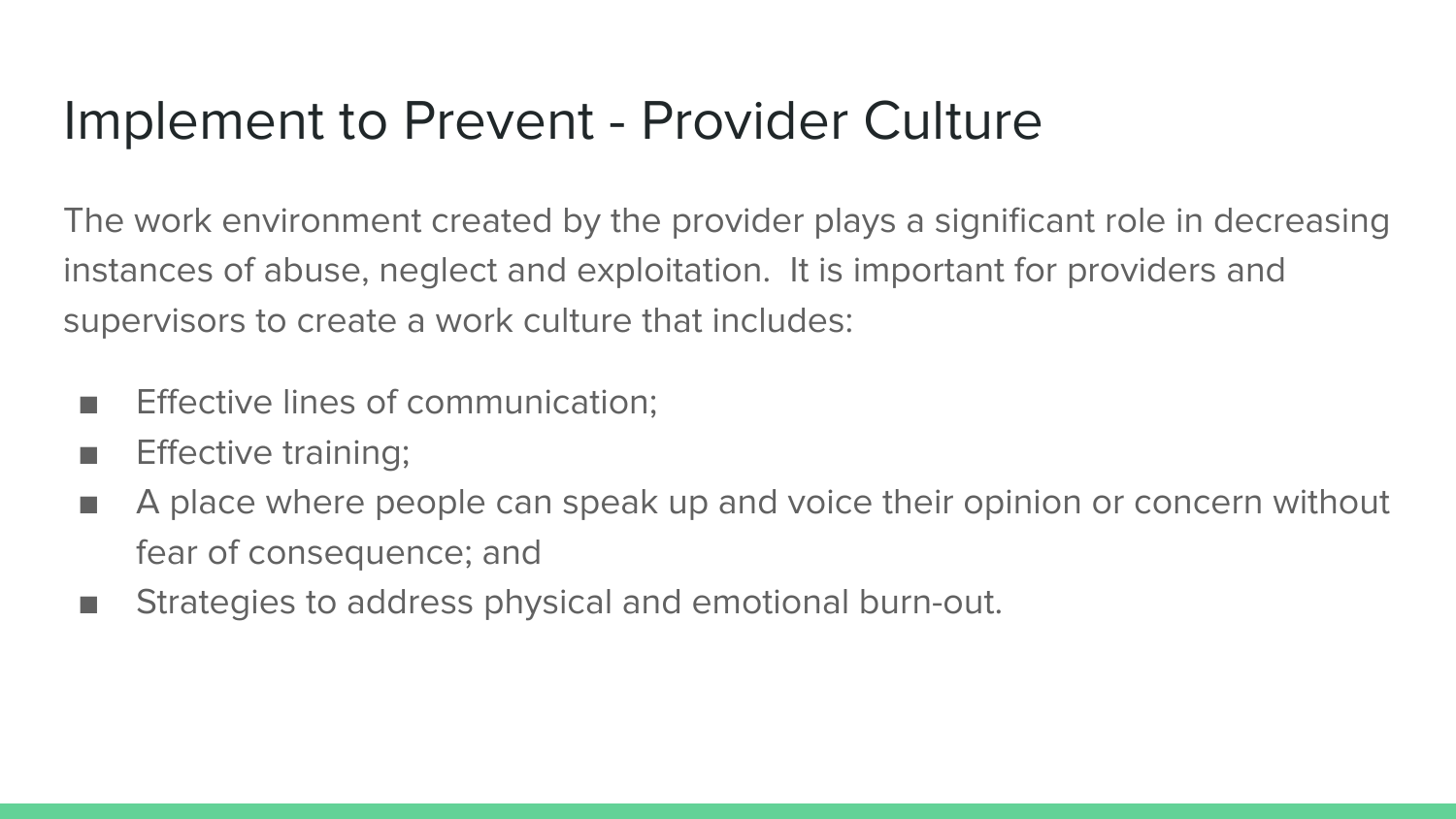## Recognize Abuse, Neglect, and Exploitation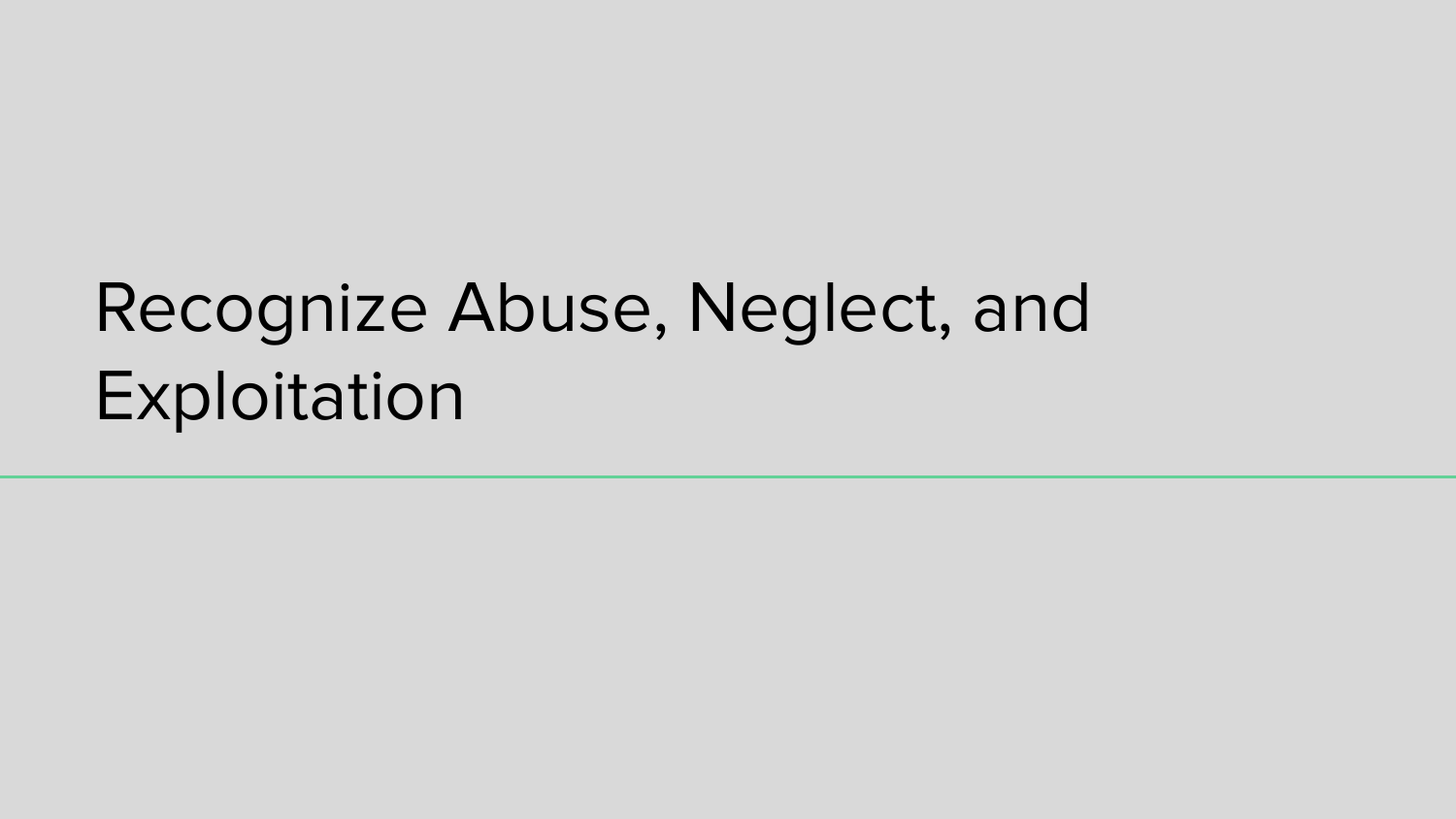#### Indicators of Physical Abuse

#### Consider the possibility of **physical abuse** if the participant:

- Has unexplained burns, bites, bruises, or black eyes.
- Has bone fractures, broken bones and skull fractures.
- Seems frightened of caregivers or individuals in their community.
- Favors or avoids contact with a body part.
- Covers or hides certain body parts.
- Has limping that was not noticed before.
- Has open wounds, cuts, punctures especially those looking similar to items found around the house (i.e., puncture wounds from a hair brush).
- Has untreated injuries in various stages of healing.
- Has sprains or dislocations.
- Reports someone is physically hurting them.
- Demonstrates aggressive, disruptive, or destructive behavior.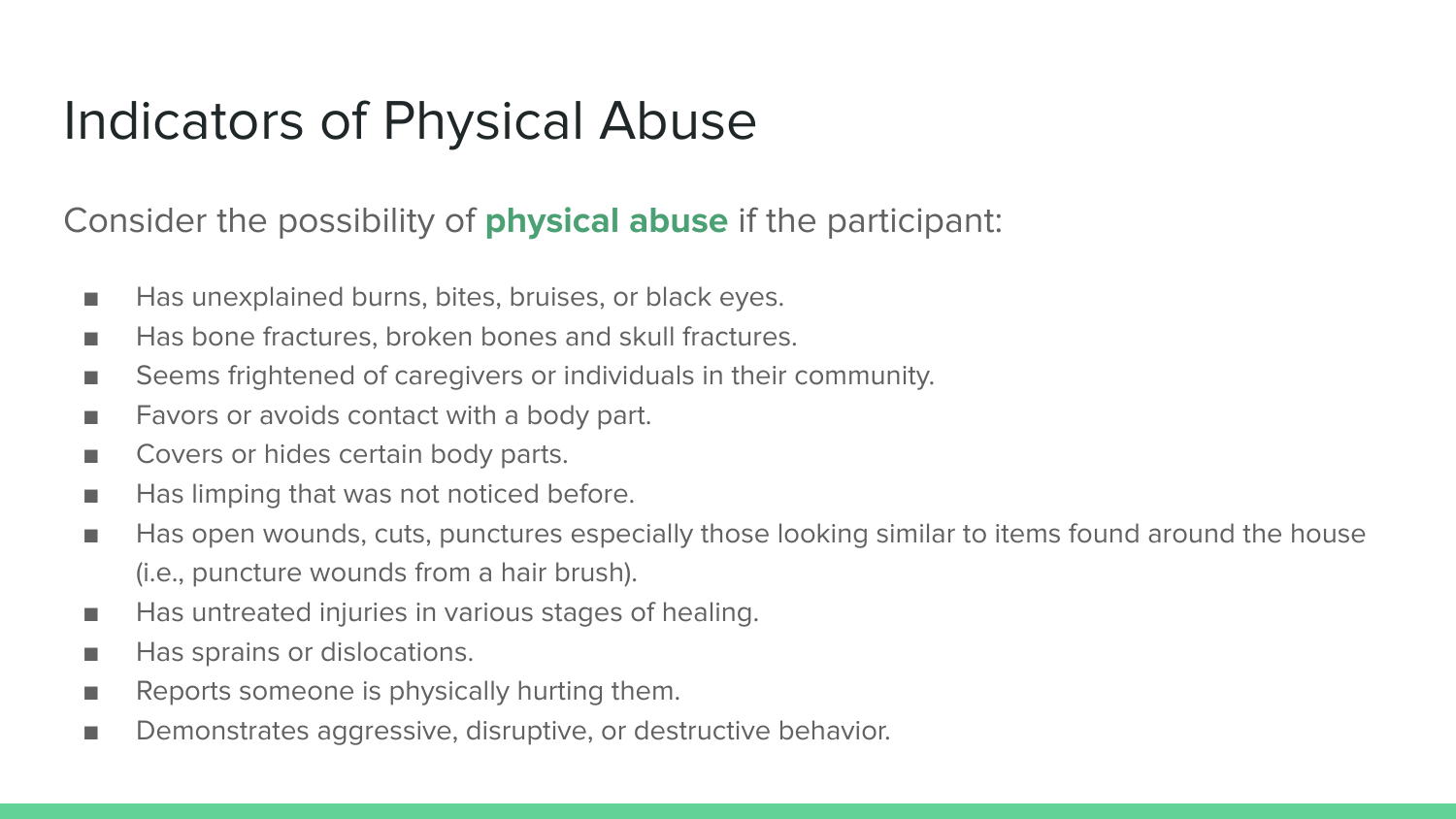#### Indicators of Emotional Abuse

Consider the possibility of **emotional abuse** if the participant:

- Shows extremes in behavior, such as being overly compliant, demanding, passive, or aggressive.
- Shows a dramatic change in personality.
- Being extremely withdrawn and non-communicative or not-responsive.
- Over or under uses eye contact.
- Uses either inappropriately adult or inappropriately infantile behavior.
- Is delayed in physical or emotional development.
- Has attempted suicide, or has demonstrated self-harming activities or ideation.
- Reports or demonstrates a lack of attachment to a parent or provider, or others important in their life.
- Reports the abuse.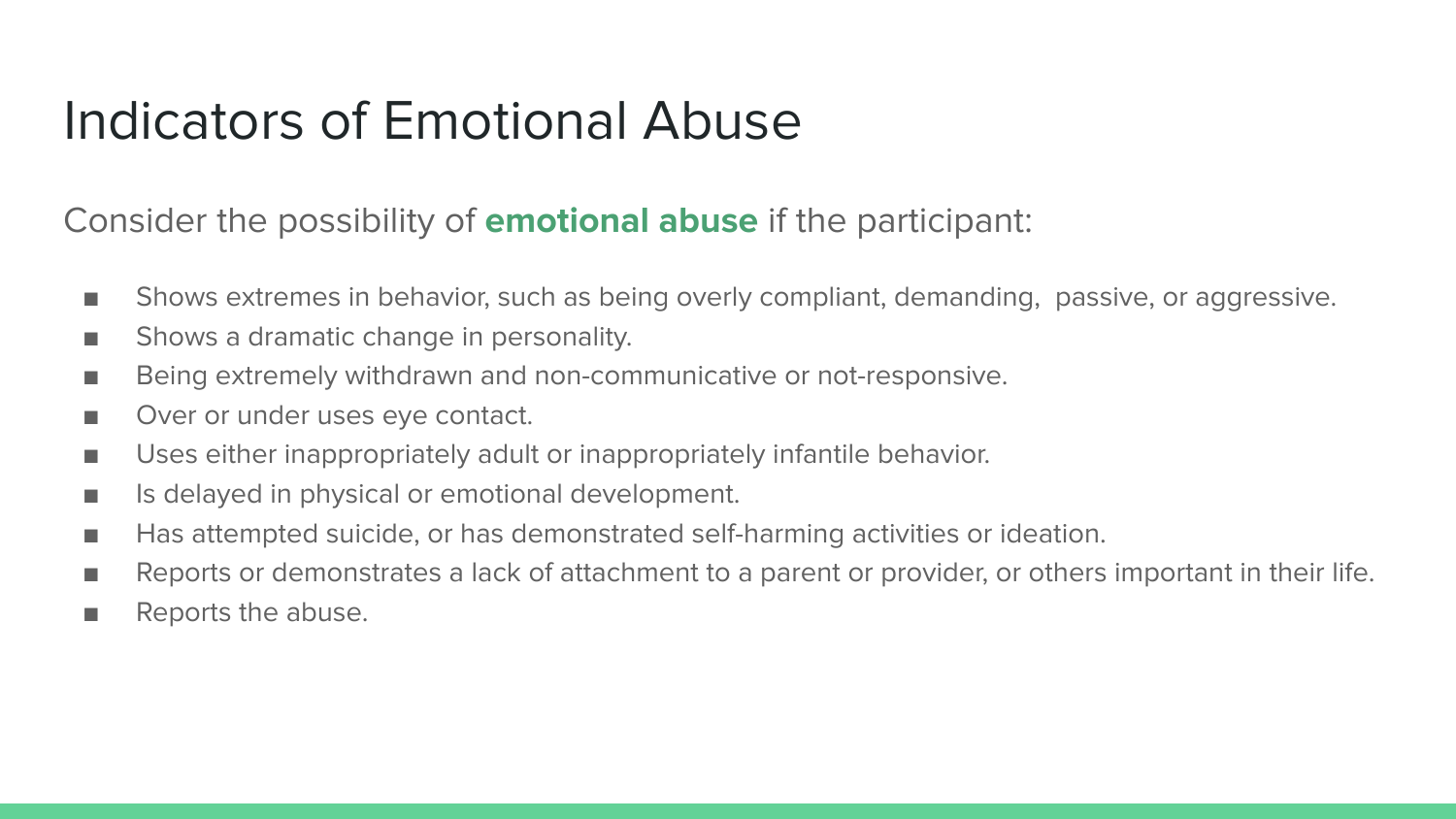#### Indicators of Sexual Abuse

#### Consider the possibility of **sexual abuse** if the participant:

- Has difficulty walking or sitting.
- Has bruises or other injuries around the breast or genital area.
- Suddenly refuses to change clothing or to participate in physical activities.
- Reports nightmares or bedwetting.
- Experiences a sudden change in appetite.
- Demonstrates bizarre, sophisticated, or unusual sexual knowledge or behavior.
- Becomes pregnant or contracts a venereal disease.
- Runs away.
- Has torn, stained, or bloody clothing.
- Reports inappropriate touching or sexual abuse.
- Inappropriately touches others in a sexual way.
- Fears being alone with others, especially if of a particular gender.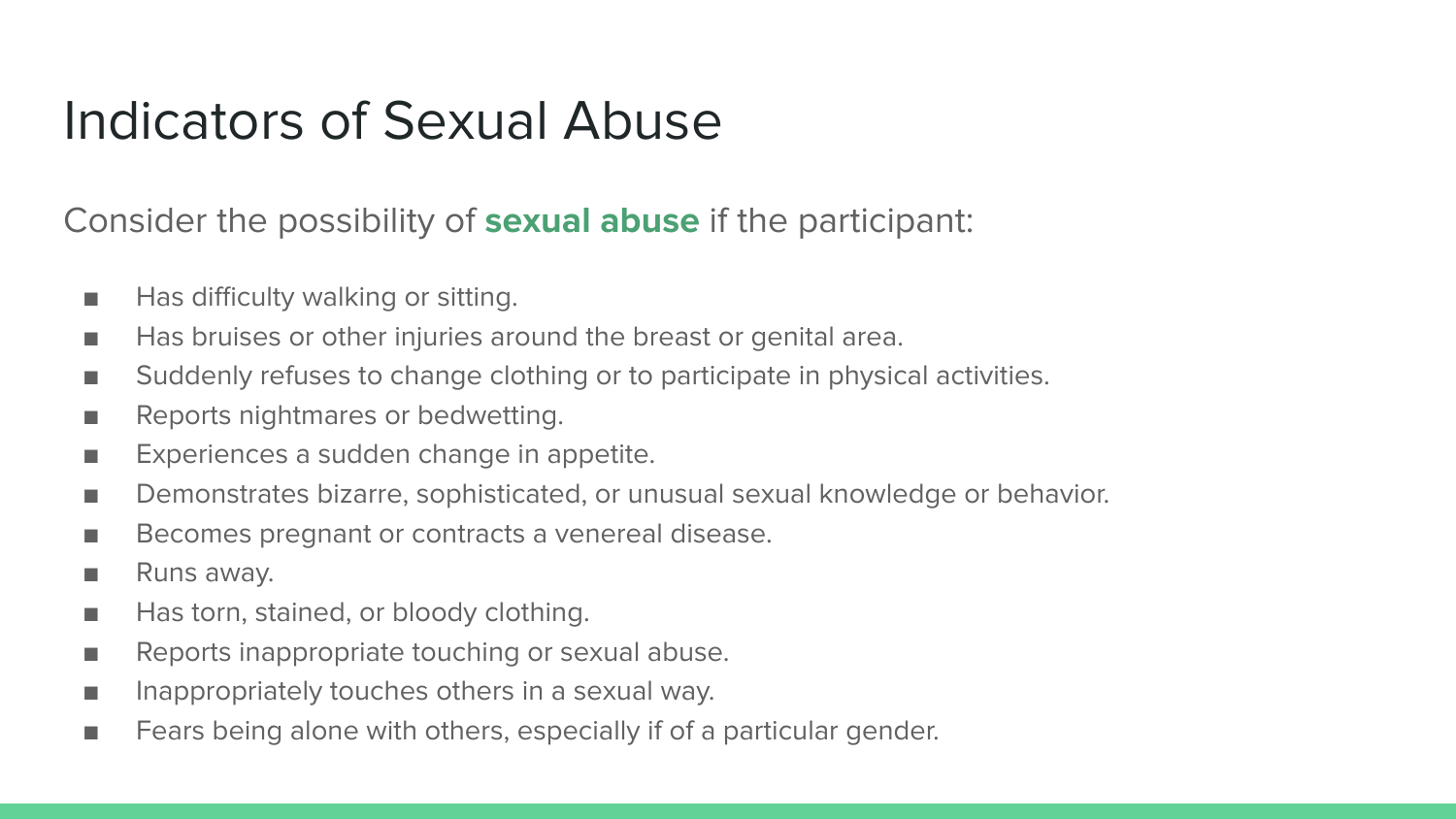### Indicators of Neglect (Including Self-Neglect)

Consider the possibility of **neglect or self-neglect** if the participant:

- Is frequently absent.
- Begs or steals food or money.
- Lacks needed medical or dental care, immunizations, or glasses.
- Is consistently dirty and has severe body odor.
- Lacks sufficient clothing for the weather.
- Abuses alcohol or other drugs.
- States that there is no one at home to provide care.
- Is malnourished or dehydrated.
- Displays confusion or depression.
- Has soiled linens (urine stains).
- Has an unkempt physical appearance.
- Has bed sores.
- Reports being deprived of essentials (food, clothing, medication, supervision etc.)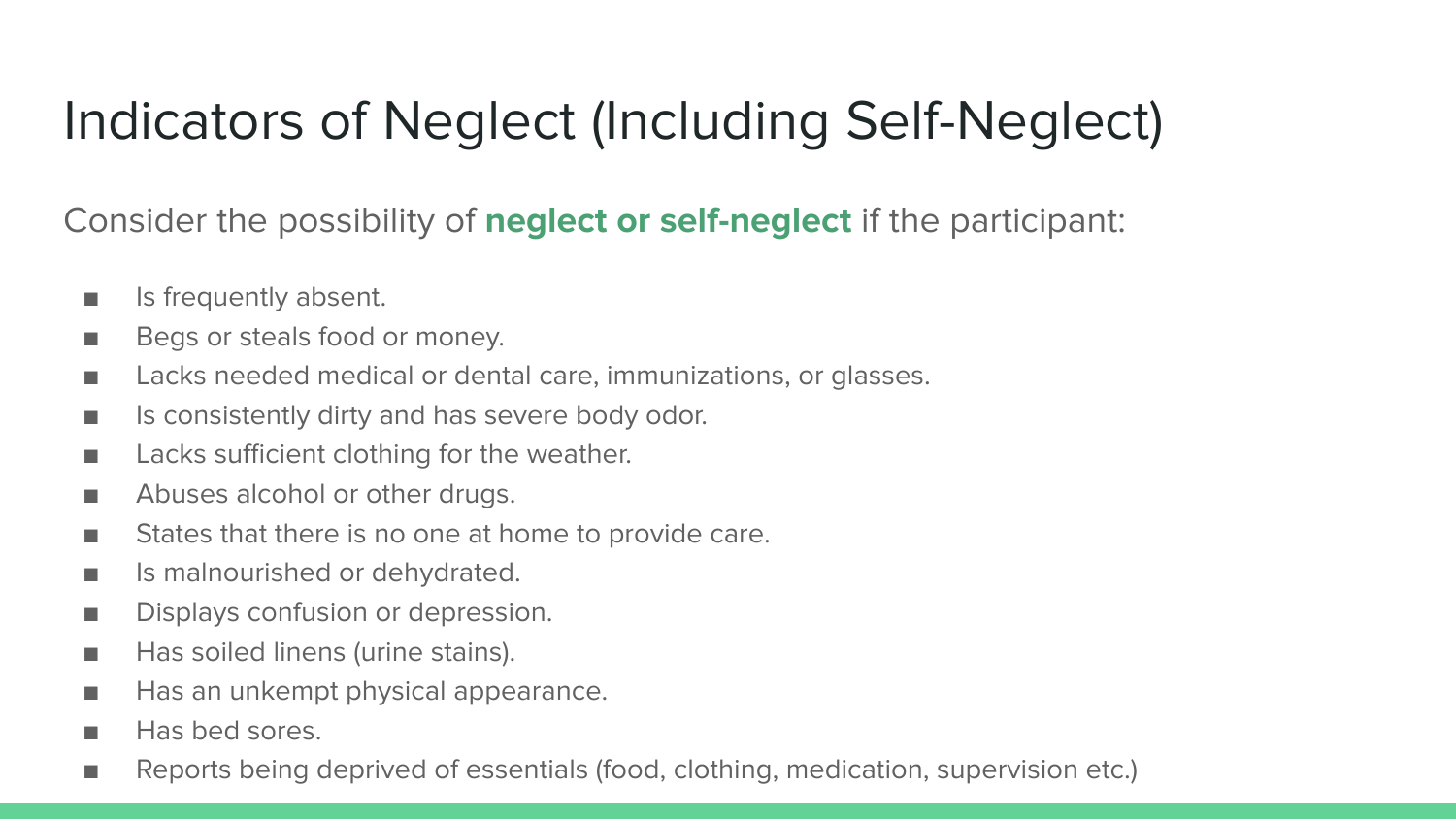#### Indicators of Exploitation

Consider the possibility of **exploitation** if the participant:

- Has unusual bank activity.
- Is missing social security or SSI checks.
- Has new friends residing with them or expressing affection or interest.
- Is missing property such as money, jewelry etc.
- Has checks or documents that bear a signature that isn't theirs.
- Is missing mail or has had mail redirected to a different address.
- Has Social Security or SSI monies that are not being spent on their needs.
- Has unpaid bills despite having adequate income.
- Writes checks for Cash.
- Gives their money away or spends indiscriminately.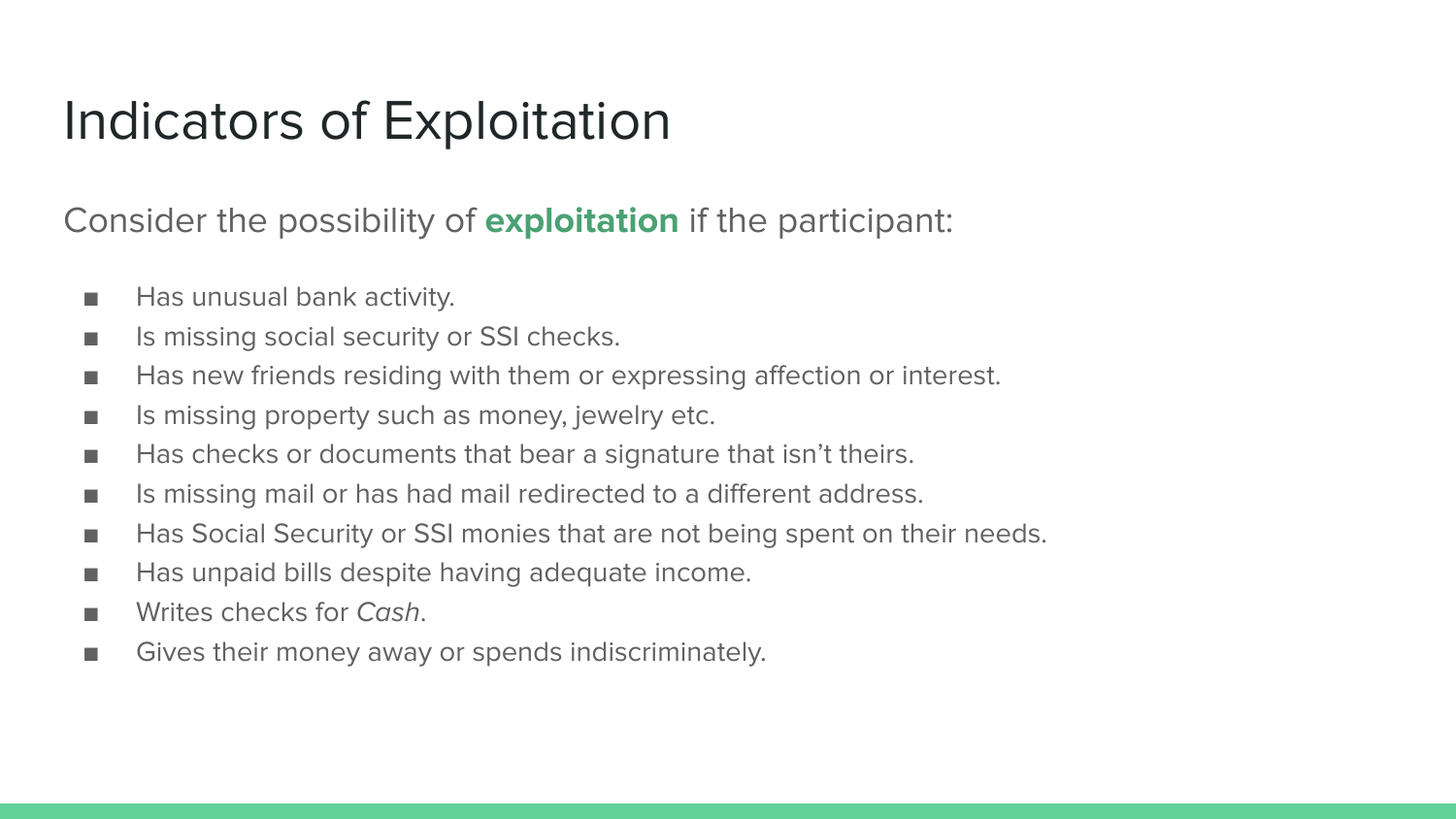#### Accident or Abuse?

Accidents happen. However, there are signs that are more indicative of abuse than an accident.

- LOCAtion (protected body parts and soft tissue, such as back, thighs, genitals, buttocks, face)
- Number and frequency (multiple injuries, or multiple injuries in various stages of healing)
- Size and shape (injury is the shape or size of an identified object)
- Explanation of how the injury occurred (explanation is inconsistent with the injury)
- Consistency of injury with physical ability (injury is inconsistent with what participant can reasonably accomplish)

It is the provider's responsibility to report all incidents outlined in Chapter 45, Section 20. If a provider isn't sure if an incident should be reported, report it! It is better to report than to let an incident of abuse go unreported.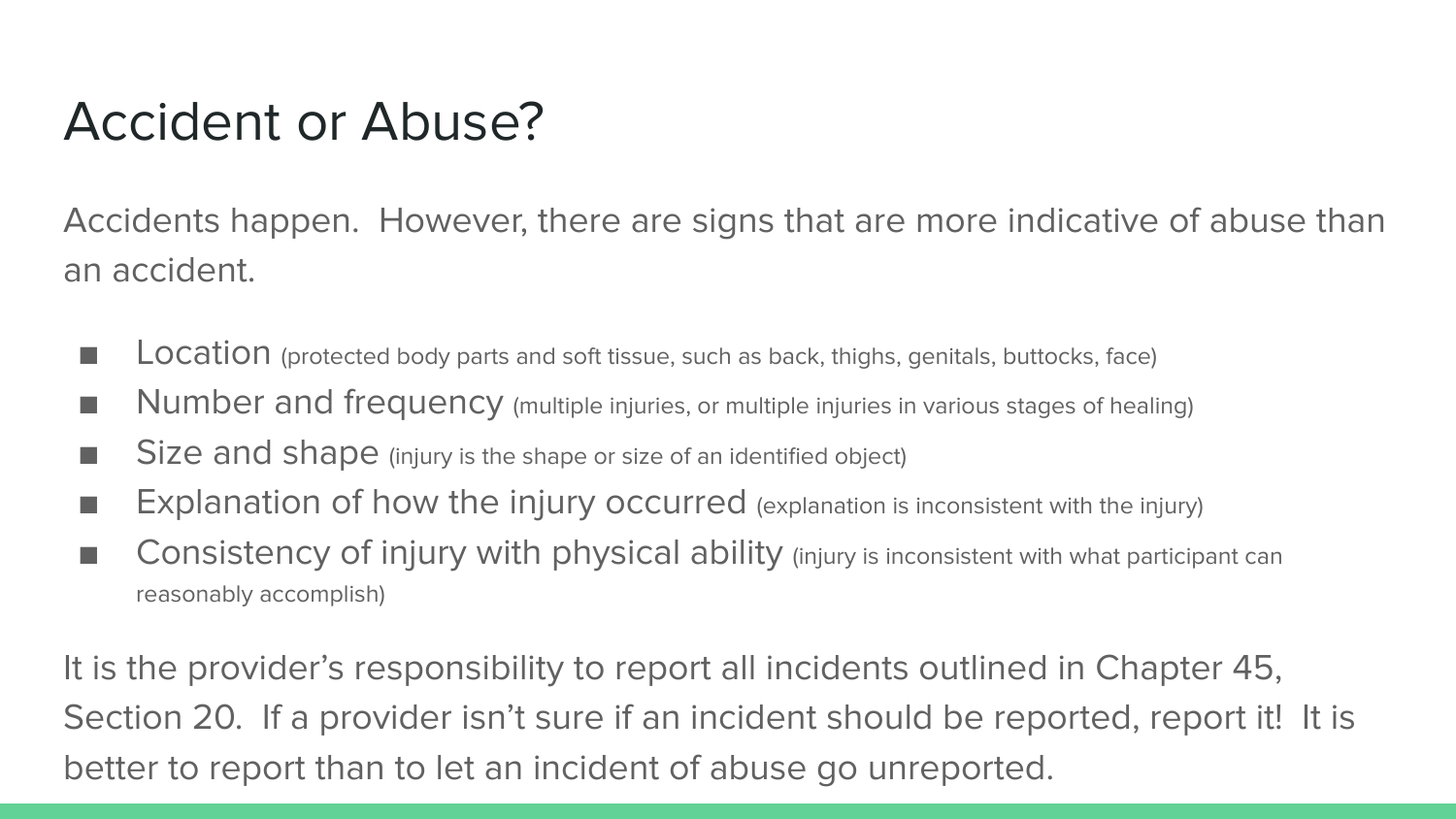## Report Abuse, Neglect, and Exploitation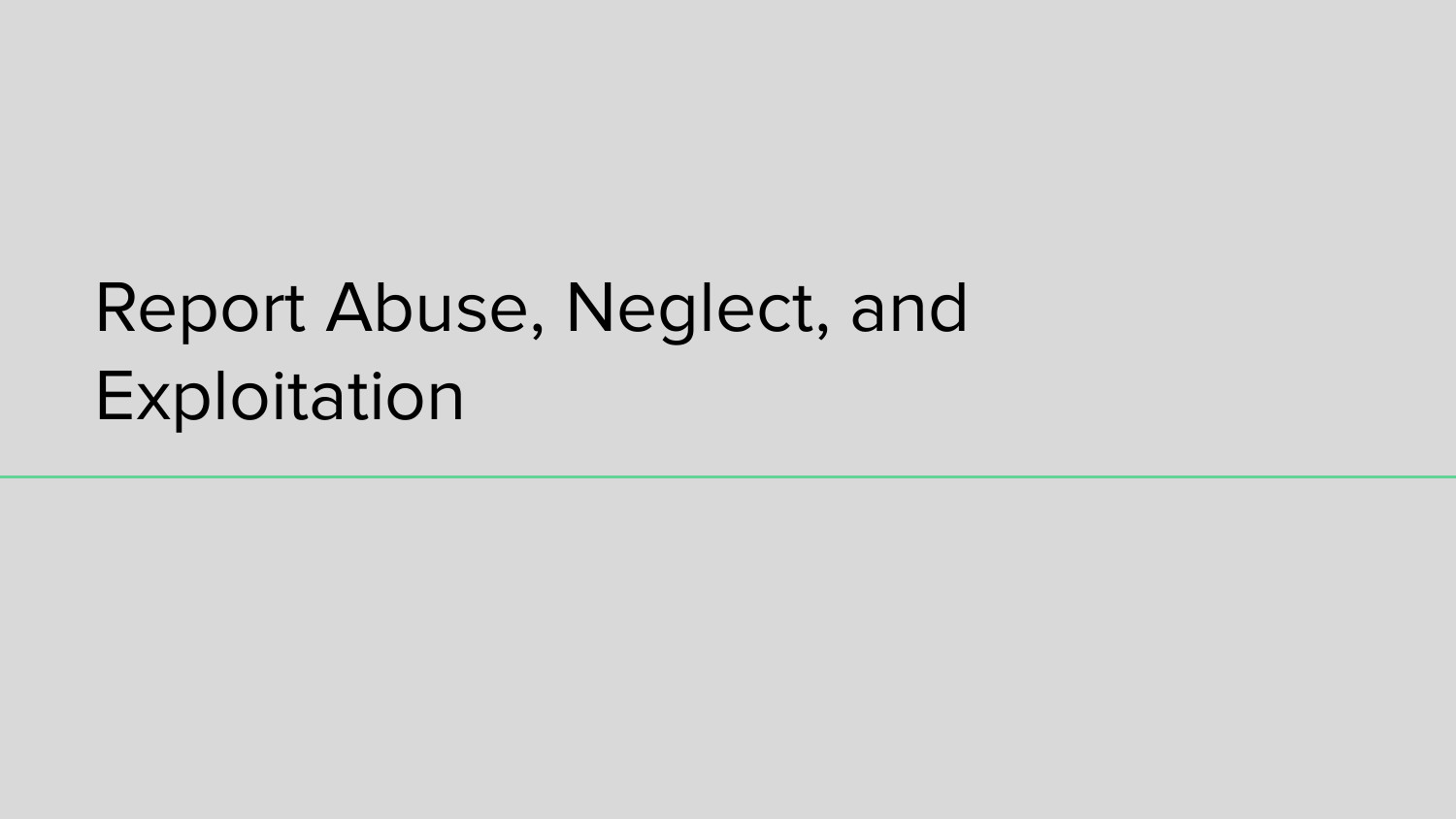#### Who Should Report?

All citizens have a responsibility to protect those who cannot protect themselves.

- **W.S. 14-3-205 and W.S. 35-20-103** mandate that any person who suspects the abuse, neglect, or exploitation of a child or vulnerable adult is required to report.
- **Chapter 45, Section 20** of the Department of Health's Medicaid Rules mandates that providers report these incidents to the Division of Healthcare Financing, the Department of Family Services (DFS), Protection and Advocacy Systems, Inc., the case manager, the legally authorized representative, and law enforcement **immediately after assuring the health and safety of the participant and other individuals**.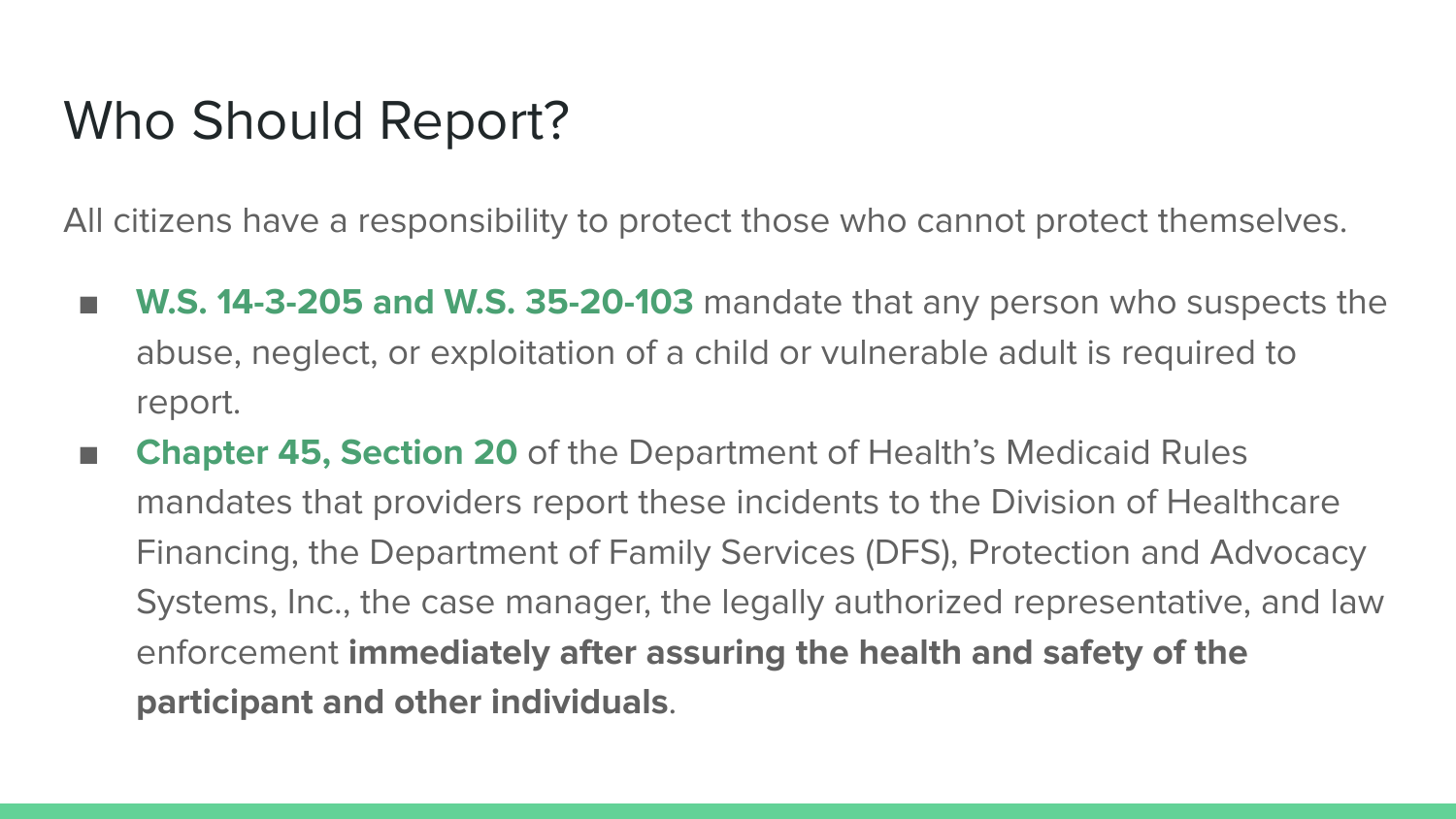■ Go to the [Division website](https://health.wyo.gov/healthcarefin/dd/) or visit

<https://improv.health.wyo.gov/incidentreport.aspx?ProviderTypeId=1>

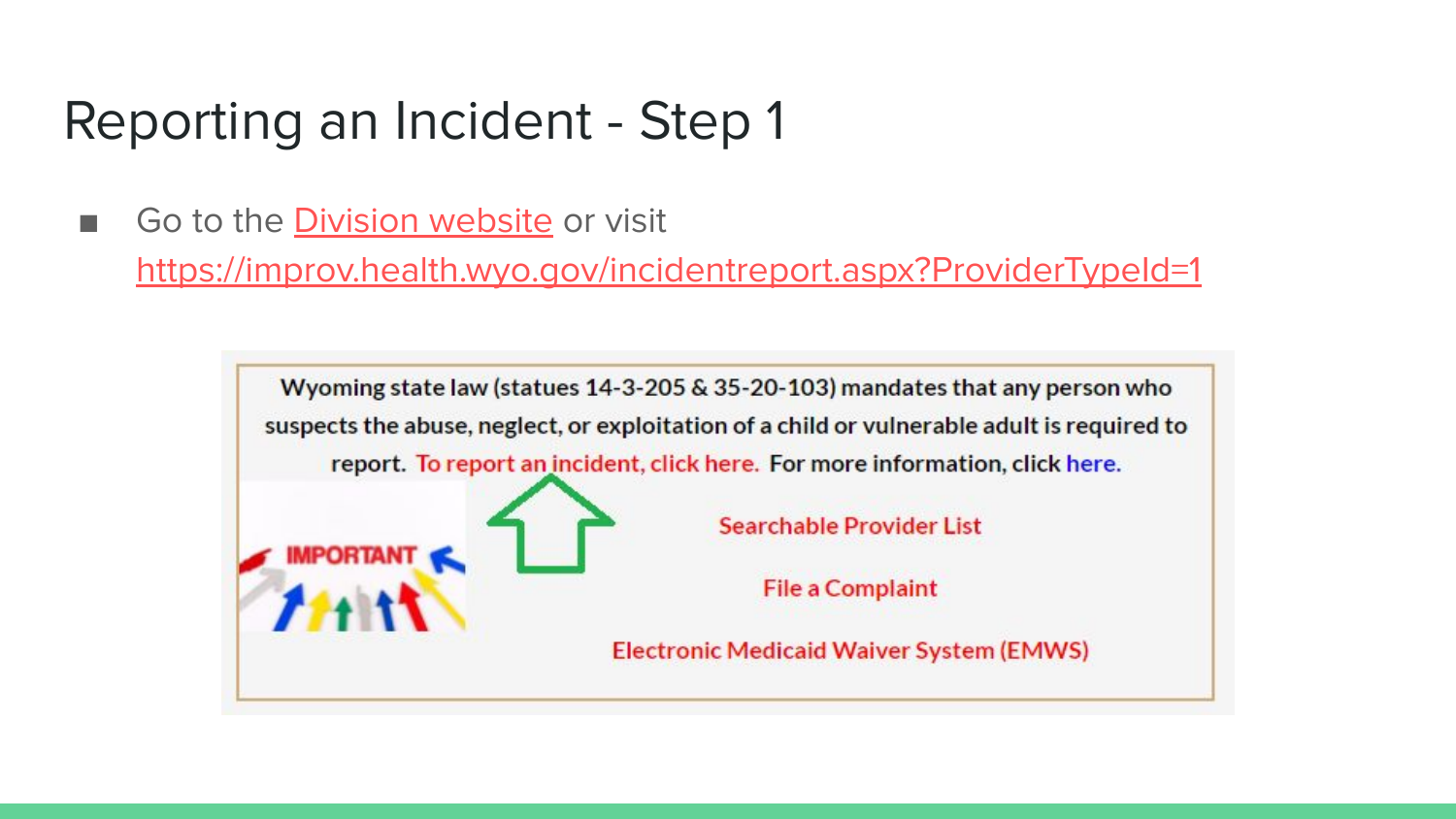- Complete the Participant Information and Provider Information sections.
- Select the appropriate incident type.

| <b>Incident Type</b>          | <b>DFS</b><br>Notification | <b>Select</b><br>围 |  |
|-------------------------------|----------------------------|--------------------|--|
| Suspected Abuse               | Required                   |                    |  |
| Suspected Self Abuse          | Required                   | u                  |  |
| <b>Suspected Neglect</b>      | Required                   | ER.                |  |
| <b>Suspected Self Neglect</b> | Required                   | le.                |  |
| Suspected Exploitation        | Required                   | n                  |  |
| Suspected Abandonment         | Required                   | u                  |  |
| Death                         | Required                   | u                  |  |
| <b>Intimidation</b>           | Required                   | D.                 |  |
| Sexual Abuse                  | Required                   | <b>FB</b>          |  |
|                               |                            |                    |  |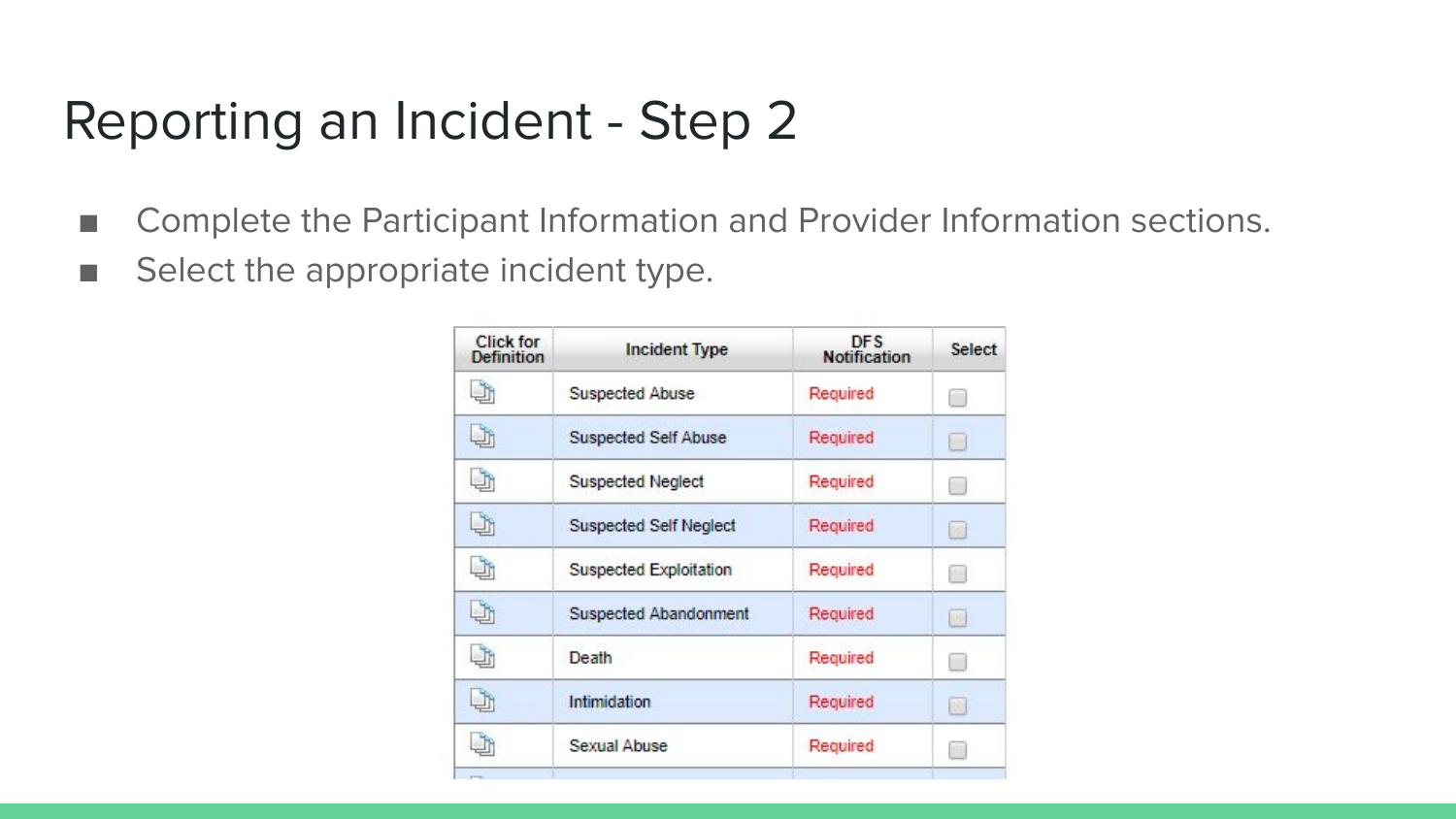■ Provide information on the preceding events, description of the incident, and actions taken.

| <b>Preceding Events</b>        |    |
|--------------------------------|----|
|                                | 4  |
| <b>Description of Incident</b> |    |
|                                | 11 |
| <b>Actions Taken</b>           | 4  |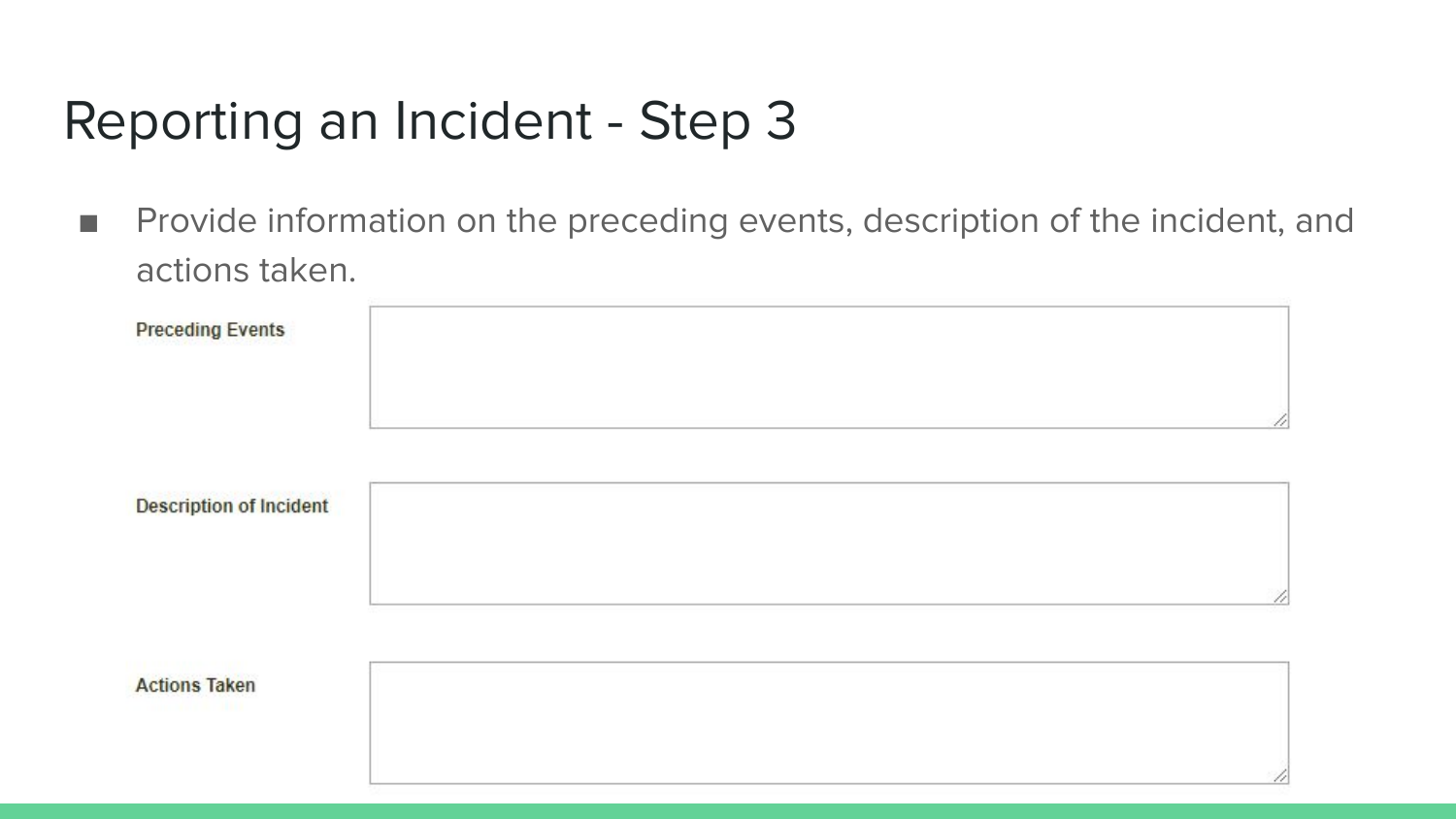#### Reporting an Incident - Providing Detail

- **Be specific** dates, times, and who was involved.
- **Be descriptive** provide as much information as you can in each of the boxes.
- **Be accurate** provide facts that you can verify or specifically witnessed.
- Use names avoid pronouns. If there are three females involved in the incident, and you use she in your explanation, it is difficult to determine to which she you are referring.
- **Proofread** read your report before you submit. If possible, have someone else knowledgeable of the incident read it as well. An incident report is a formal document, and needs to be understandable to everyone who reads it.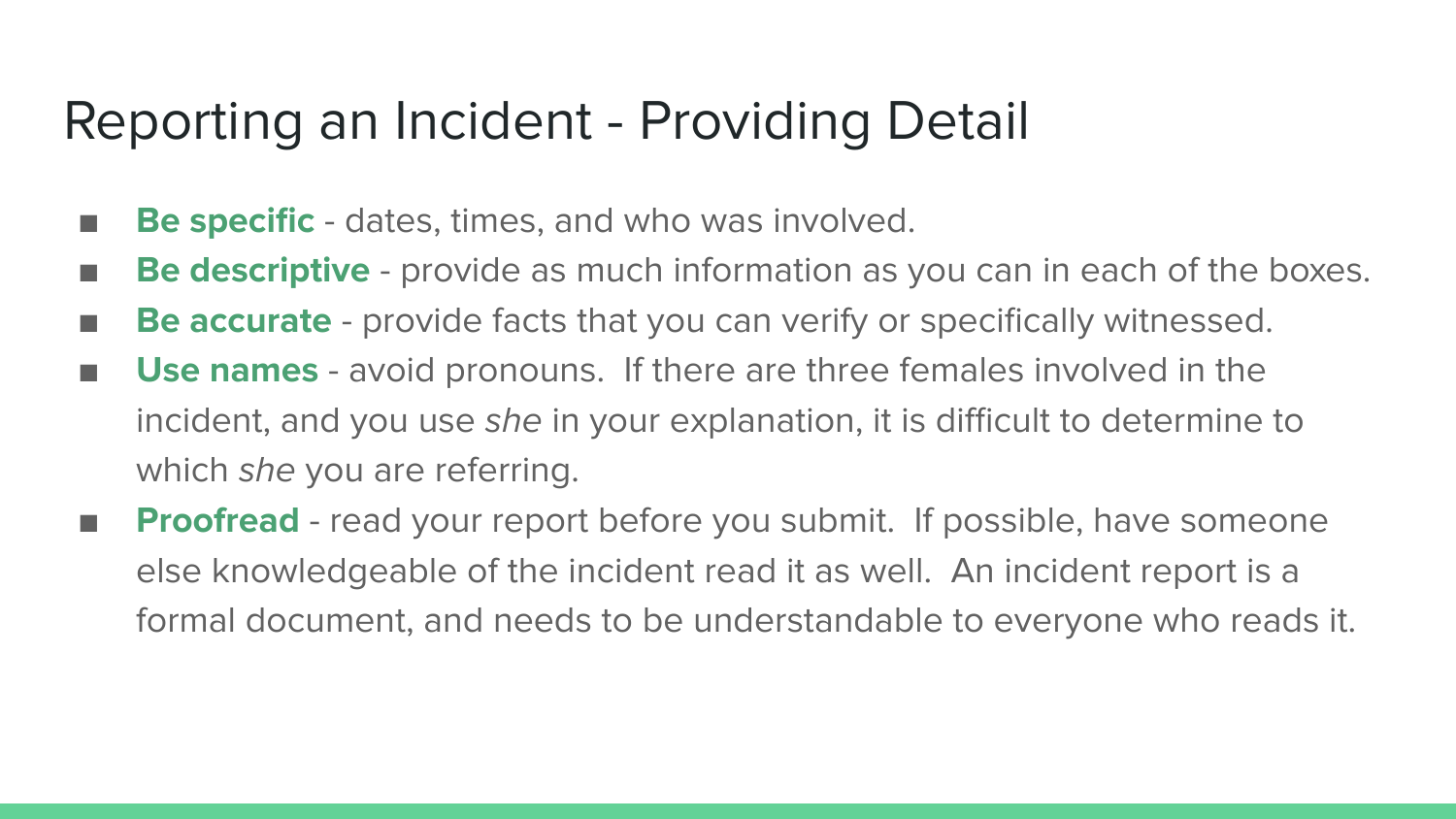■ Notify the appropriate entities.

|                                           |                     |                | <b>Get DFS Contact Info</b> |
|-------------------------------------------|---------------------|----------------|-----------------------------|
| <b>Notifications</b>                      |                     |                |                             |
| Contact                                   | <b>Contact Name</b> | Date Contacted | <b>How Contacted</b>        |
| Department of Family Services             |                     |                |                             |
| Protection and Advocacy                   |                     |                |                             |
| <b>Division</b>                           |                     |                |                             |
| Case Manager                              |                     |                |                             |
| Guardian (if applicable)                  |                     |                |                             |
| Law Enforcement Agency (if<br>applicable) |                     |                |                             |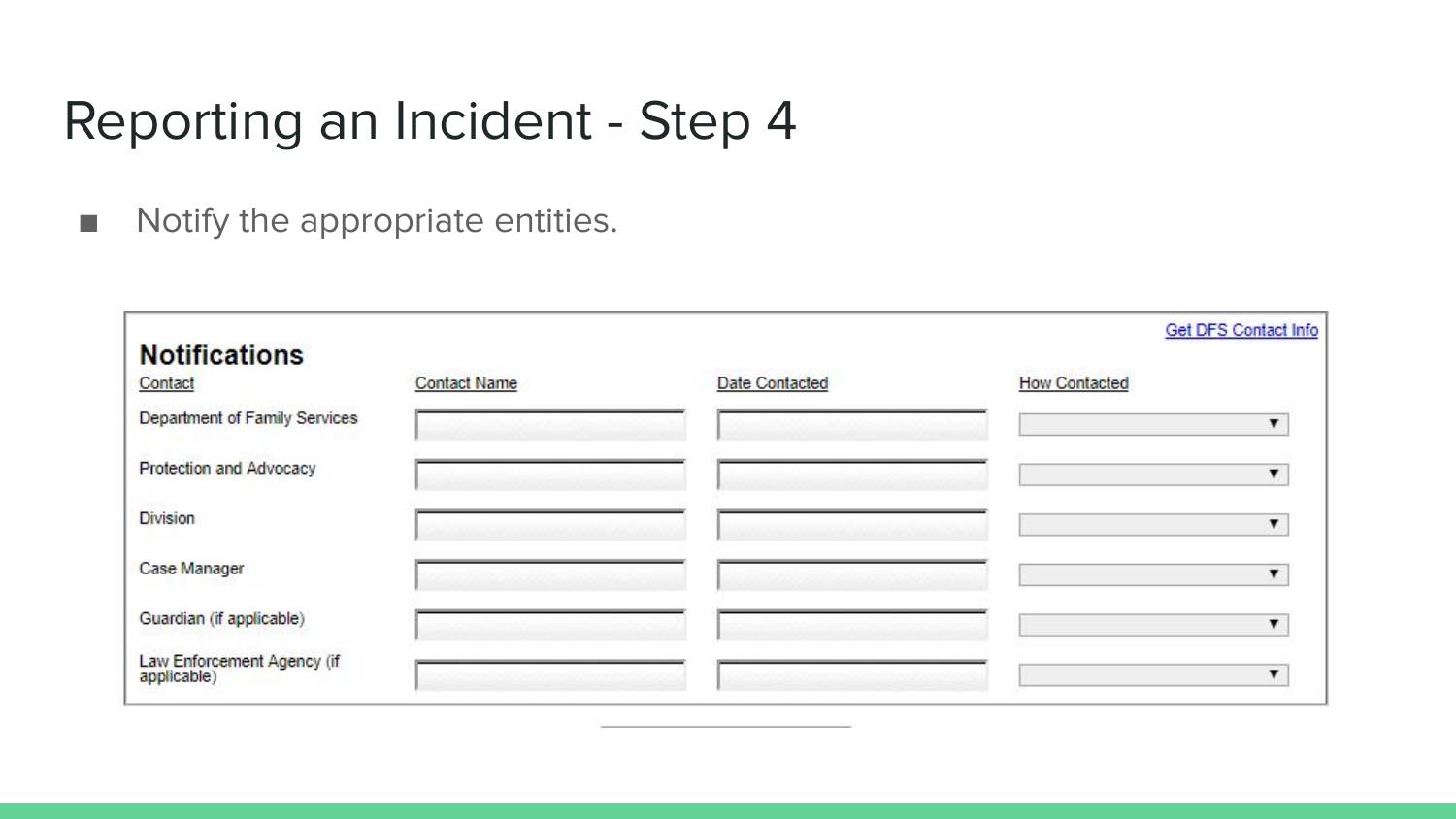#### Reporting an Incident - Notifications

- Notification boxes appear based on the type of incident selected.
- Complete all of the boxes, including the contact name, date contacted, and how the entity was contacted.
- Remember, in accordance with Chapter 45, Section 20(a) of the Department of Health's Medicaid Rule, for incidents of abuse, neglect, and exploitation, entities must be contacted **immediately after assuring the health and safety**

#### **of the participant and other individuals**.

- Law enforcement and DFS should be notified prior to notifying the Division.
- It is expected that notification will occur within one calendar day.
- If notification occurs outside of this timeframe, please provide an explanation in the Actions Taken box.